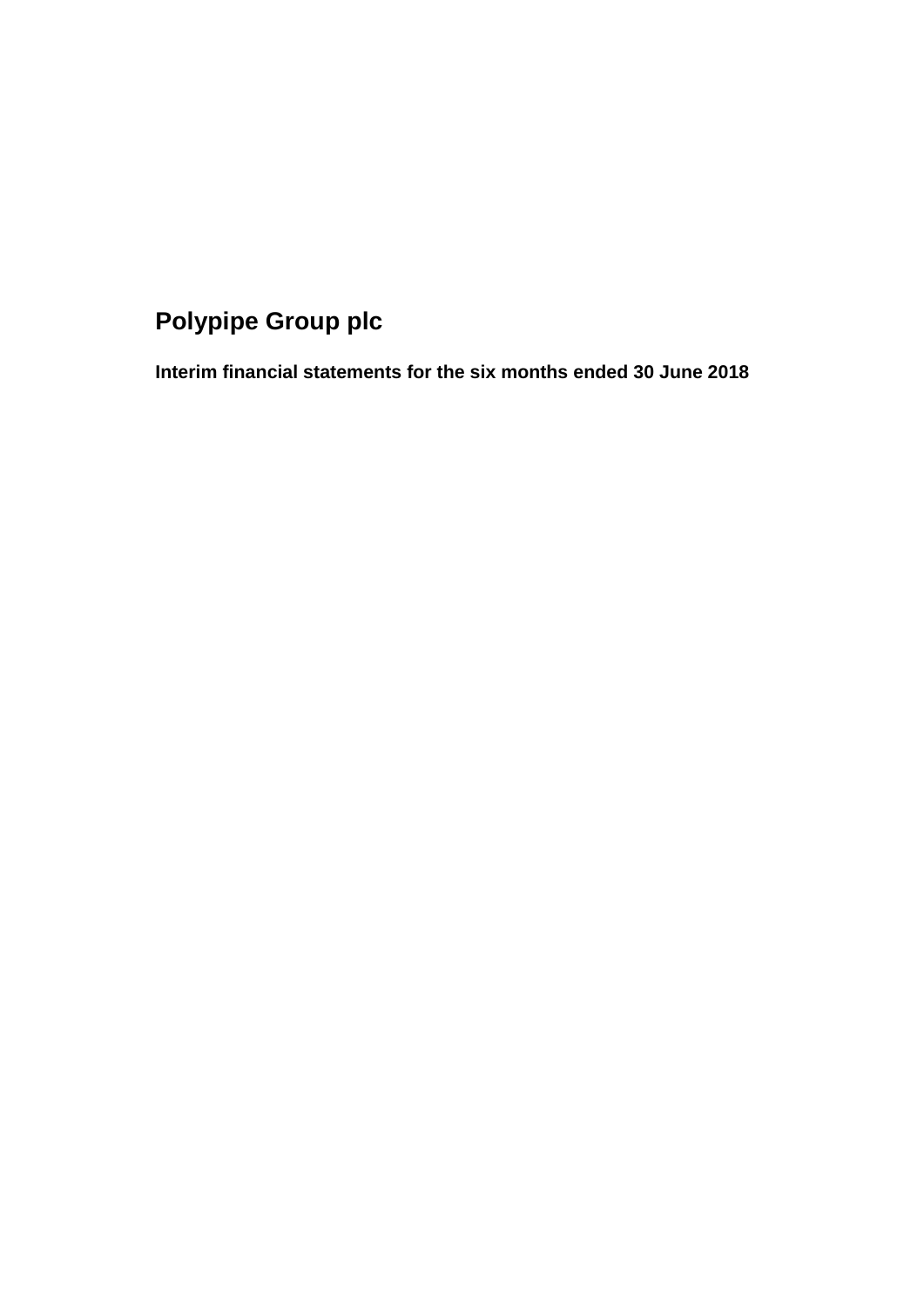# **Polypipe Group plc Interim results for the six months ended 30 June 2018**

# *Resilient first half performance, on track for full year*

Polypipe Group plc ("Polypipe", the "Company" or the "Group"), a leading manufacturer of plastic piping and ventilation systems for the residential, commercial, civils and infrastructure sectors, today announces its unaudited interim results for the six months ended 30 June 2018.

Results for the six-month period are in line with expectations and the management remains confident of delivering its full year expectations.

## **Financial Results – continuing operations**

|                                                    | H1               | H1                | Change             |
|----------------------------------------------------|------------------|-------------------|--------------------|
|                                                    | 2018             | 2017 restated     |                    |
| Revenue                                            | £210.2m          | £210.0m           | $+0.1%$            |
| Underlying operating profit <sup>1</sup>           | £36.3m           | £37.9m            | $-4.2%$            |
| Underlying operating margin <sup>1</sup>           | 17.3%            | 18.0%             | -70 <sub>bps</sub> |
| Underlying profit before tax <sup>1</sup>          | £32.9m           | £34.5m            | $-4.6%$            |
| Operating profit                                   | £33.5m           | £33.9m            | $-1.2%$            |
| Profit before tax                                  | £30.1m           | £30.5m            | $-1.3%$            |
| Earnings per share (basic)                         | 12.4p            | 12.3p             | $+0.8%$            |
| Underlying earnings per share (basic) <sup>1</sup> | 13.5p            | 14.1 <sub>p</sub> | $-4.3%$            |
| Cash generated from operations                     | £22.3m           | £21.1m            | $+5.7%$            |
| Leverage (times EBITDA <sup>2</sup> )              | 1.7              | 2.0               | 0.3                |
| Dividend per share                                 | 3.7 <sub>p</sub> | 3.6 <sub>p</sub>  | $+2.8%$            |

On 29 March 2018, the Group completed the sale of Polypipe France Holding SAS (Polypipe France), its French operations, to Ryb S.A., a France-based manufacturer and distributor of plastics in Europe, for €16.5 million on a cash-free, debt-free, normalised working capital basis. Accordingly, the results for Polypipe France have been treated as discontinued. Comparatives for 2017 have been restated where necessary to reflect this treatment.

## **Financial Highlights**

- UK revenue 0.9% ahead. Growth excluding the £8m estimated impact of adverse weather in February and March approximately 5%
- Basic earnings per share from continuing operations up 0.8% at 12.4 pence
- Cash generated from operations 5.7% higher at £22.3m
- Net debt of £145.8m at 30 June 2018 is 1.7 times LTM EBITDA<sup>2</sup> compared to 2.0 times in the prior year, and on track to meet management expectations for the year
- Interim dividend increased 2.8% to 3.7 pence per share

# **Operational Highlights**

- UK Residential Systems achieved good organic growth of 5.9%
- Commercial and Infrastructure Systems revenue down 6.6%. Impacted by previously disclosed project delays in road and other commercial projects affecting short-term performance
- Successfully completed disposal of low-margin French business for €16.5m on cash-free, debt-free, normalised working capital basis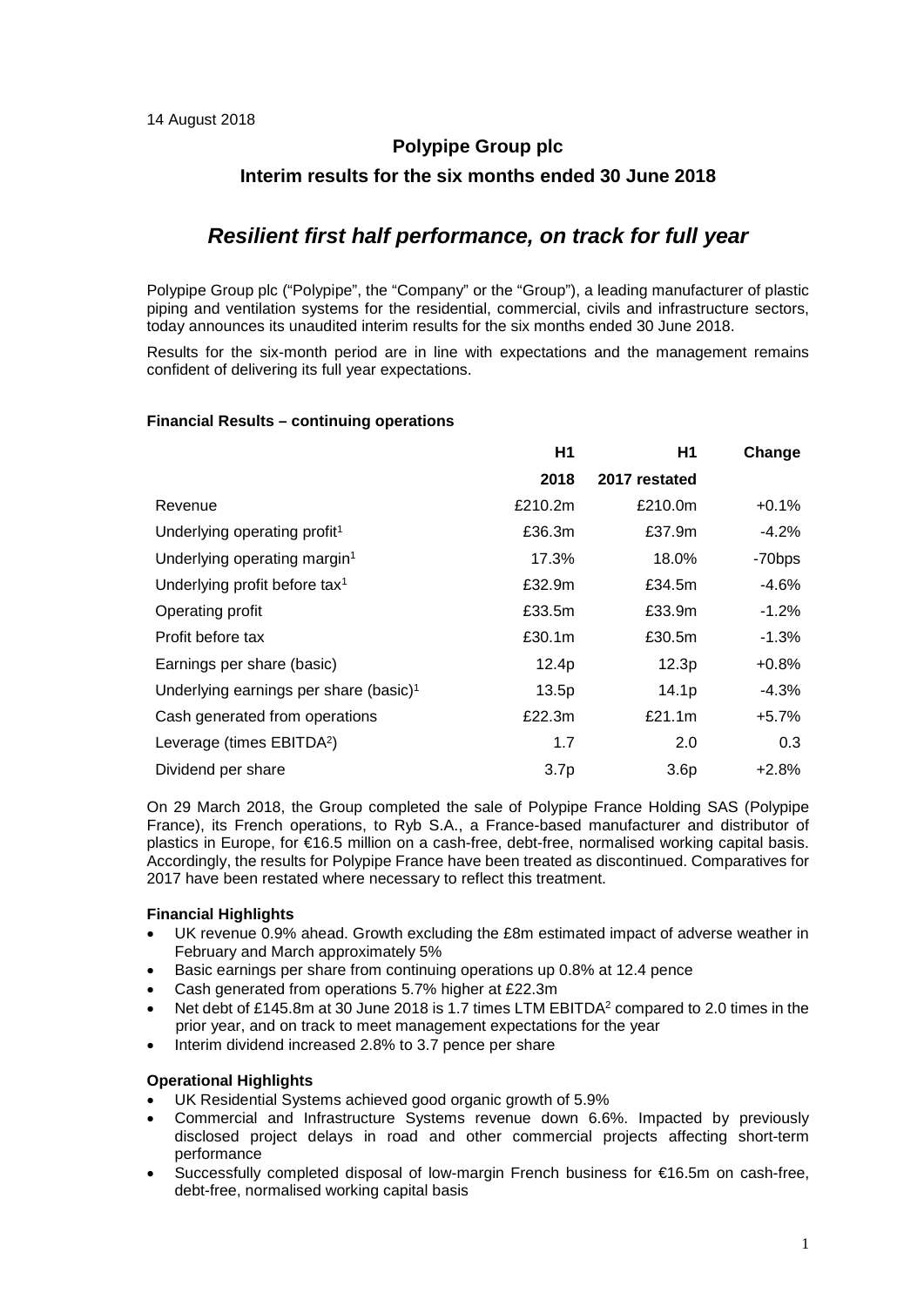- Good progress on innovative manufacturing and sustainability with increased use of recycled material
- The new £5.0m large diameter continuous corrugator at our Horncastle plant is performing well with revenue generation in line with plan
- Dubai factory exit and alternative manufacturing strategy going to plan first product manufactured by a sub-contracted partner using Polypipe tooling delivered in July

## **Outlook**

- UK market outlook for the second half remains mixed
- Fundamentals in Residential Systems segment continue to be strong, driven by the new housebuild sector, UK RMI likely to remain challenging
- Signs of improvement in our Commercial and Infrastructure Systems segment towards the end of the period and start of H2 with road programmes beginning to increase in activity. Commercial activity improving as the impact of Carillion-related delays reduces and improved project awards in 2017 work through
- Trading has started well in the second half, and the Board is confident that the Group will deliver results in line with management expectations for the year ending 31 December 2018

## **Martin Payne, Chief Executive Officer, said:**

*"Against a backdrop of mixed market conditions and adverse weather the Group has performed well in the first half. With the Group's balanced business model, underpinned by the long-term growth drivers of legacy material substitution and continuing legislative tailwinds in water management and climate change, I am confident the Group will make good progress in the second half of the year."*

<sup>1</sup> Underlying profit and earnings measures are from continuing operations and exclude certain non-underlying items and where relevant, the tax effect of these items. The Directors consider that these measures provide a better and more consistent indication of the Group's underlying financial performance and more meaningful comparison with prior and future periods to assess trends in our financial performance.

<sup>2</sup> LTM EBITDA is defined as underlying operating profit before depreciation and includes operating profit before depreciation from discontinued operations.

## **For further information please contact:**

| Polypipe                              | +44 (0) 1709 770 000 |
|---------------------------------------|----------------------|
| Martin Payne, Chief Executive Officer |                      |
| Paul James, Chief Financial Officer   |                      |
|                                       |                      |

**Brunswick**

+44 (0) 20 7404 5959

Nina Coad

Nick Beswick

A copy of this report will be available on our websit[e www.polypipe.com](http://www.polypipe.com/) today from 0700hrs (BST).

An analyst and investor presentation will be held today at Brunswick's offices, 16 Lincolns Inn Fields, London, WC2A 3ED at 0900 hrs (BST) with registration from 0830 hrs.

For those unable to attend, a live conference call will be available at 0900 hrs (BST).

| UK Freephone Dial-in Number           | 0800 376 7922       |
|---------------------------------------|---------------------|
| Standard International Dial-In number | +44 (0) 2071 928000 |
| Conference ID                         | 8196395             |

Access to the slide presentation during this live event is available [at this link.](https://webconnect.webex.com/mw3300/mywebex/default.do?nomenu=true&siteurl=webconnect&service=6&rnd=0.8689470974280847&main_url=https%3A%2F%2Fwebconnect.webex.com%2Fec3300%2Feventcenter%2Fevent%2FeventAction.do%3FtheAction%3Ddetail%26%26%26EMK%3D4832534b00000004c5c0d7f662d9489ad97cf7cc16a49e315e24af6b637e59f4a883bc73990fceec%26siteurl%3Dwebconnect%26confViewID%3D102788424360032933%26encryptTicket%3DSDJTSwAAAAQhbr29mOB0cGunyxFPBINApwcHeW3vK6qGMXUAXE-fPQ2%26)

## *Notes to Editors:*

Polypipe is the largest manufacturer in the UK, and among the ten largest manufacturers in Europe, of plastic piping systems for the residential, commercial, civils and infrastructure sectors by revenue. It is also a leading designer and manufacturer of energy efficient ventilation systems in the UK.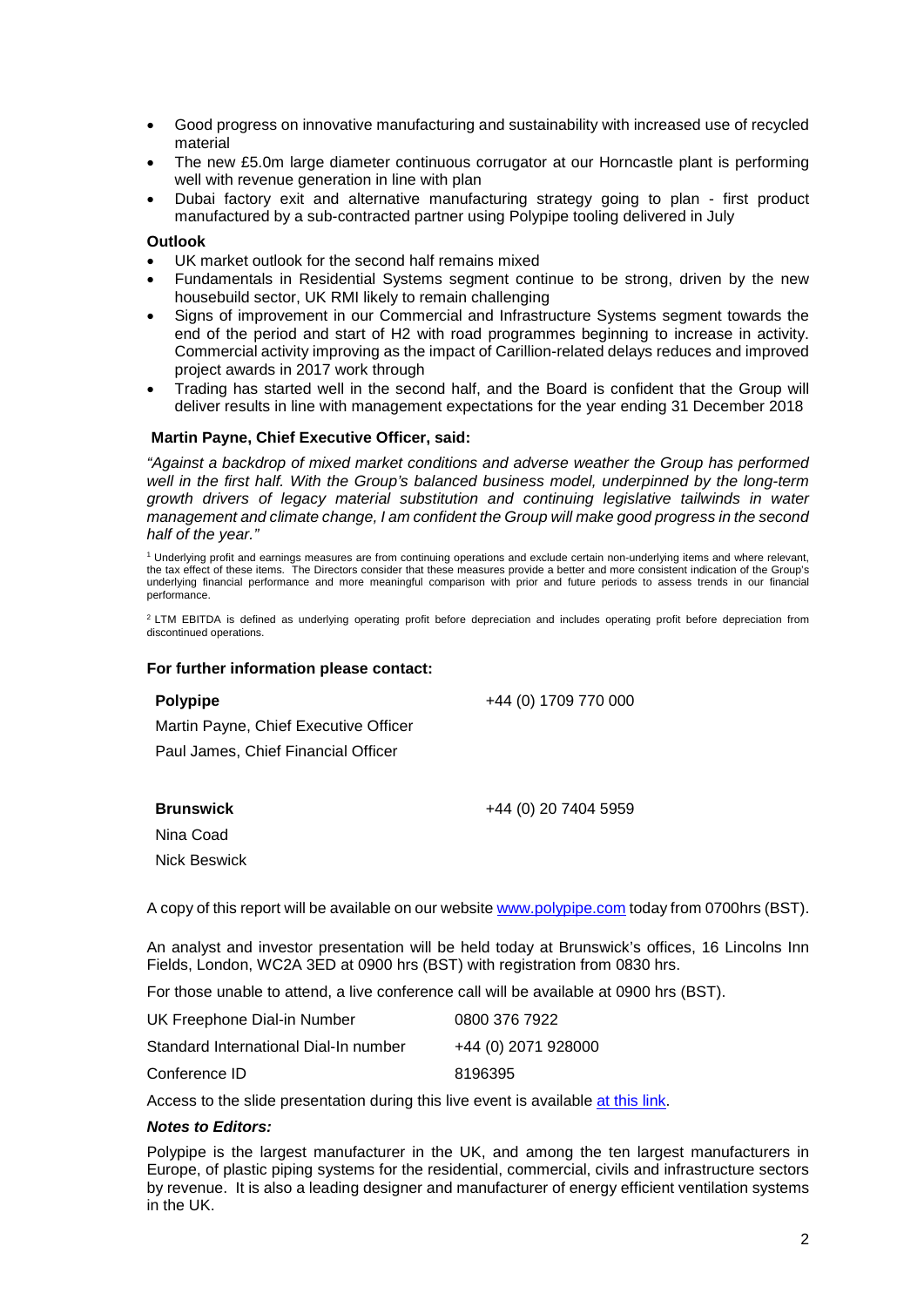The Group operates from 17 facilities in total, and with over 20,000 product lines, manufactures the UK's widest range of plastic piping systems for heating, plumbing, drainage and ventilation. The Group primarily targets the UK and European building and construction markets with a presence in Italy and the Middle East and sales to specific niches in the rest of the world.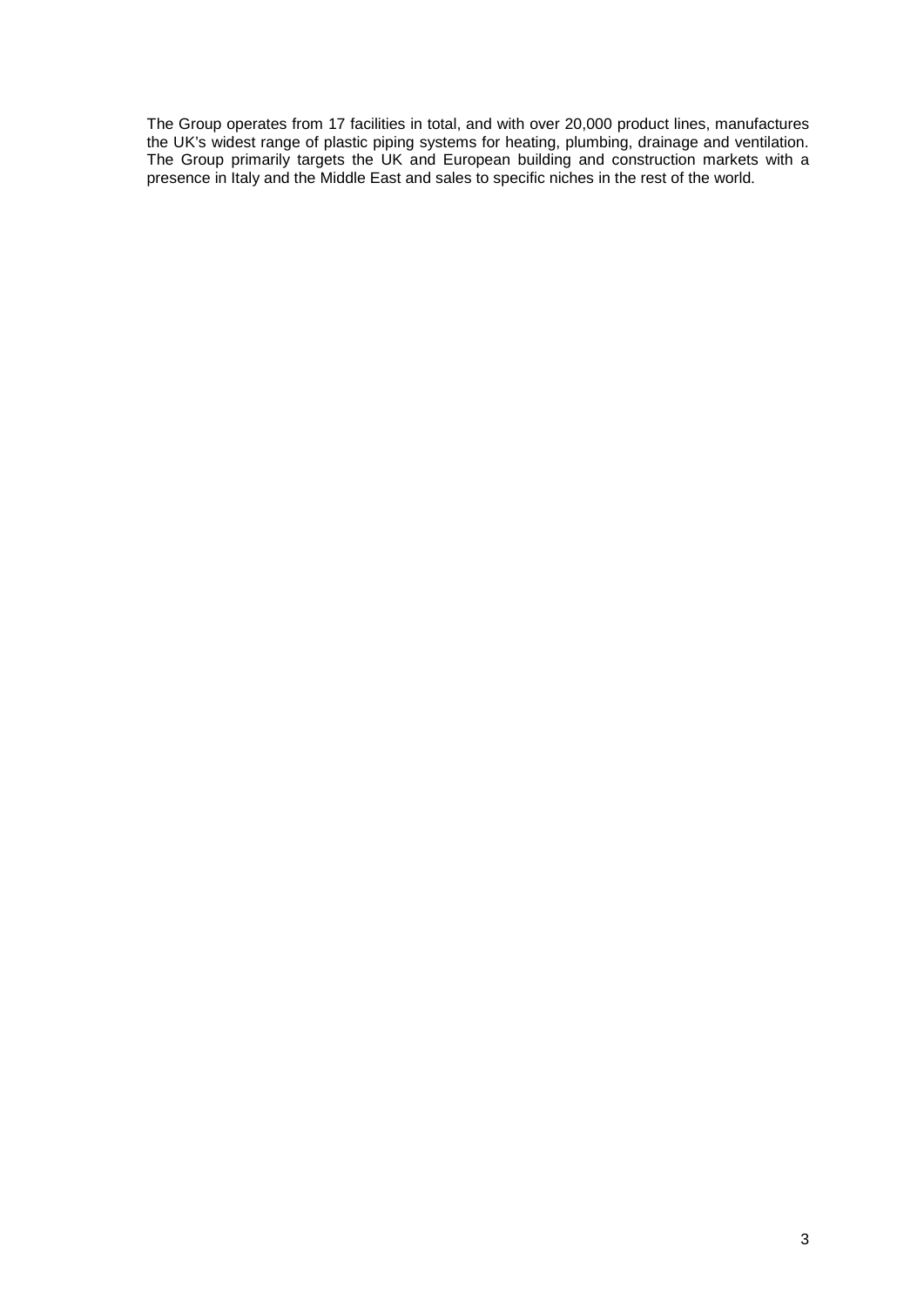# **Group Results**

The Group delivered a resilient trading performance for the first half of the year in challenging market conditions.

On 31 January 2018, the Group announced that it had entered into advanced negotiations to sell Polypipe France Holding SAS (Polypipe France). The sale completed on 29 March 2018 and accordingly the results for Polypipe France have been treated as discontinued in this report. Comparatives for 2017 have been restated where necessary to reflect this treatment. Polypipe France generated revenue of £16.7m in the three-month period prior to sale (2017: £32.0m for the six months ended 30 June) and operating profit of £0.3m (2017: £1.0m for the six months ended 30 June).

Revenue from continuing operations for the six months ended 30 June 2018 was 0.1% higher than the prior year at £210.2m (2017: £210.0m). UK revenue was some 0.9% ahead and growth excluding the estimated £8m impact of adverse weather in the period was some 5% ahead. The performance is a result of our continued focus on strategic initiatives, exploiting our growth pillars of legacy material substitution and legislative tailwinds in water and climate management and providing a "one stop shop" for customers in the UK.

Underlying operating profit was 4.2% lower than the prior year at £36.3m (2017: £37.9m). This represents an operating margin of 17.3% (2017: 18.0%), which held up well despite the dilutive effect of price increases and mixed market conditions.

Finance costs of £3.4m (2017: £3.4m) were in line with the prior year due to reduced levels of net debt offsetting an increase in LIBOR.

Non-underlying operating costs of £2.8m were incurred and relate to amortisation of intangible assets arising from the Nuaire acquisition. The prior year charge of £4.0m included £1.2m of gross restructuring costs relating to the temporary cessation of manufacturing in our Middle East production facility.

The total tax charge for the period was £5.5m (2017: £6.1m). The underlying tax charge of £6.0m (2017: £6.6m) represents an effective underlying tax rate of 18.2% (2017: 19.1%). This compares with the underlying tax rate for the full year 2017 of 18.0%. The reduction from 19.1% to 18.2% is being driven by the reduction in the blended UK standard rate of income tax from 19.25% to 19% together with increasing patent box benefits.

Underlying profit after tax was 3.6% lower at £26.9m (2017: £27.9m), with underlying basic earnings per share 4.3% lower at 13.5 pence (2017: 14.1 pence).

Including non-underlying items, profit after tax from continuing operations was 0.8% higher at £24.6m (2017: £24.4m). Underlying basic earnings per share was down 4.3% at 13.5 pence (2017: 14.1 pence).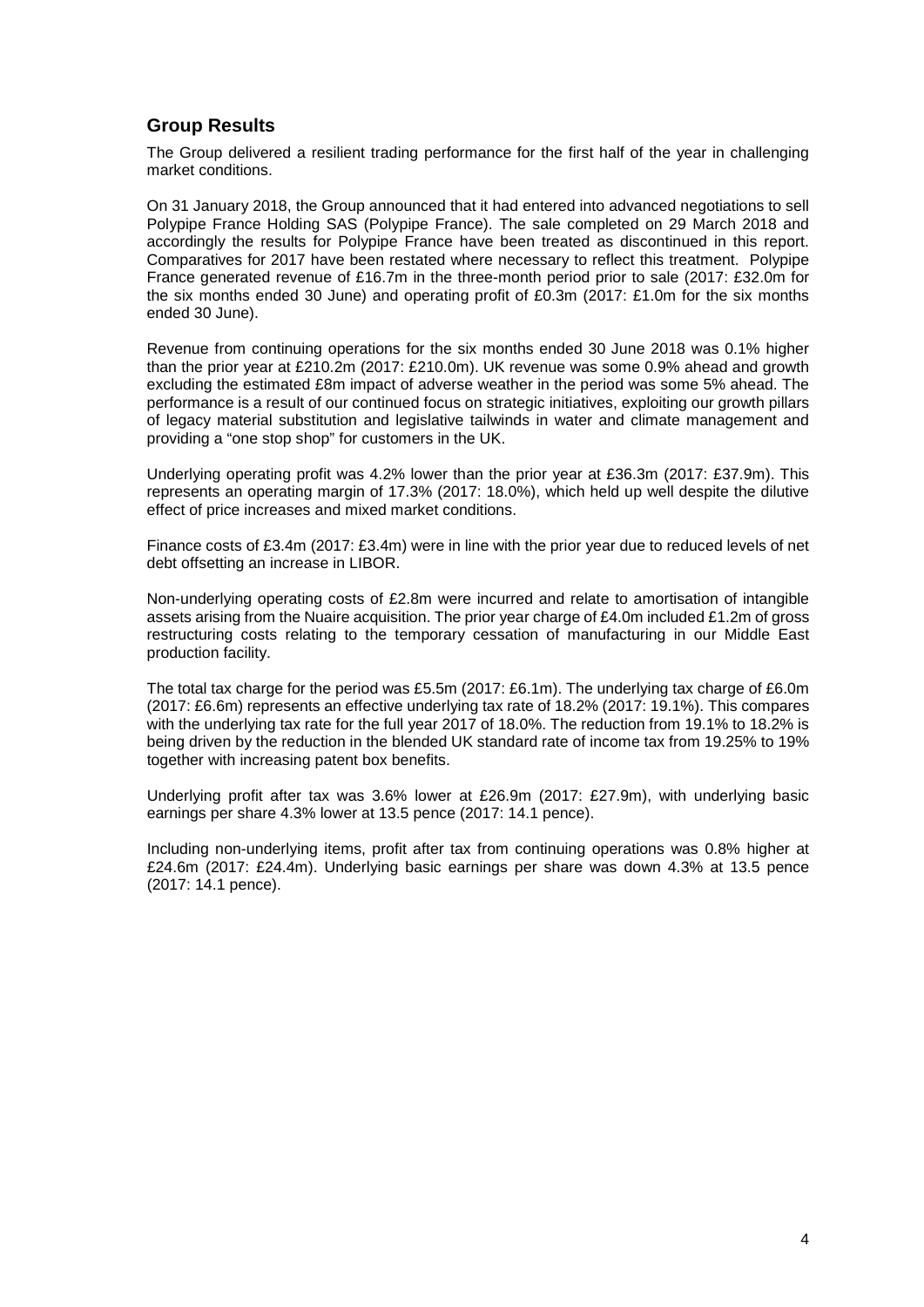# **Business Review**

| Revenue                               | H1<br>2018 | H <sub>1</sub><br>2017<br>restated | Change |
|---------------------------------------|------------|------------------------------------|--------|
|                                       | £m         | £m                                 | %      |
|                                       |            |                                    |        |
| <b>Residential Systems</b>            | 119.0      | 112.4                              | 5.9    |
| Commercial and Infrastructure Systems | 91.2       | 97.6                               | (6.6)  |
|                                       |            |                                    |        |
| <b>Revenue</b>                        | 210.2      | 210.0                              | 0.1    |
|                                       |            |                                    |        |
|                                       | H1         | H1                                 |        |
| <b>Underlying operating profit</b>    | 2018       | 2017<br>restated                   | Change |
|                                       | £m         | £m                                 | %      |
|                                       |            |                                    |        |
| <b>Residential Systems</b>            | 23.8       | 22.9                               | 3.9    |
| Commercial and Infrastructure Systems | 12.5       | 15.0                               | (16.7) |
|                                       |            |                                    |        |
| <b>Underlying operating profit</b>    | 36.3       | 37.9                               | (4.2)  |
| <b>Underlying operating margin</b>    | 17.3%      | 18.0%                              |        |

# **Operational Review**

Continued progress has been made in the first six months of the year in our strategic initiatives, exploiting our growth pillars of legacy material substitution and legislative tailwinds in water and climate management, providing a "one stop shop" for customers in the UK and leveraging our intellectual property and skills across a wider geography.

The disposal of our French business for €16.5m on a cash and debt free basis, was announced on 31 January 2018, was successfully completed on 29 March 2018. Completion of this transaction is a significant step forward in implementing our strategy, and represents excellent value for shareholders, allowing the Group to concentrate on our higher margin product groups in plumbing, drainage and ventilation, in both our UK and overseas markets.

The closure of our Dubai manufacturing facility, announced at the time of our 2017 results, is proceeding according to plan. The relocation of the two Polystorm manufacturing cells back to our Horncastle plant has been completed on time and to budget, and both cells are now operating at full capacity. Encouragingly, our alternative more flexible manufacturing approach is gathering pace, with the first product manufactured by a sub-contracted partner using Polypipe tooling to be despatched in July.

Group revenue for the period was 0.1% higher than prior year. Revenue from our UK markets, which account for 89% of revenue, were 0.9% higher than prior year, driven by continued strong growth in new housebuilding offset by tough commercial, infrastructure and Repair, Maintenance and Improvement (RMI) markets, with export revenue 5.8% lower than prior year, driven by continued difficult conditions in the Middle East.

Whilst sterling has remained reasonably stable in the first half of the year, higher oil prices and tight supply in some polymer markets have driven polymer prices higher through the second half of last year and into the current year. Operating margin was slightly behind last year as a selling price increase of approximately 2.7%, successfully implemented in February 2018, was offset by input cost inflation, particularly in respect of transport costs.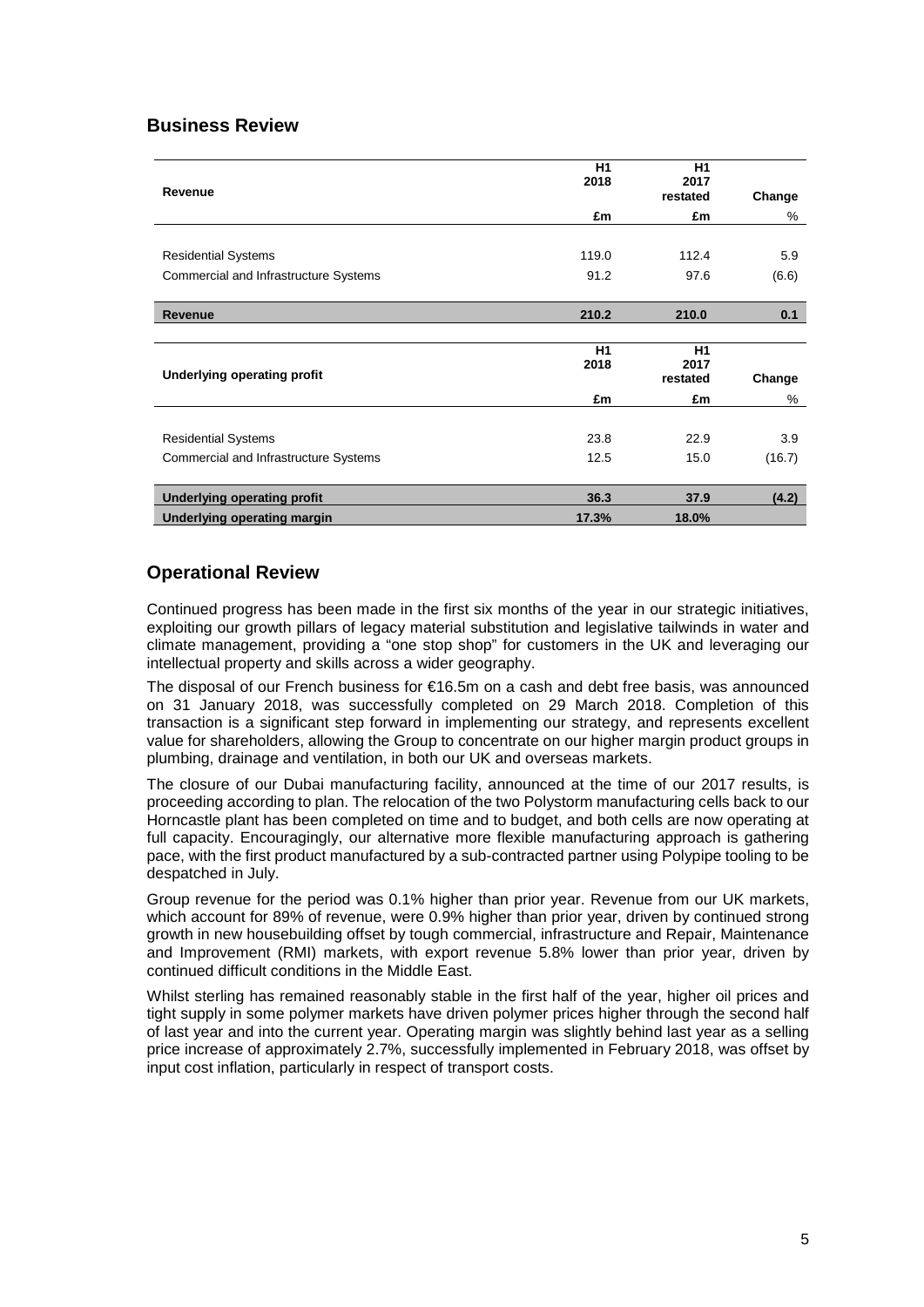## *Residential Systems*

Revenue in our Residential Systems segment, of which 97% is derived from the UK market, was 5.9% higher than the prior period at £119.0m (2017: £112.4m) and was impacted by previously documented adverse weather conditions in February and March. Revenue in the last two months of the period was 7.8% higher than the corresponding two months of 2017.

Demand remains robust from the new housebuild sector, with most housebuilders reporting volume growth over the recent period. RMI markets continue to be difficult, with economic and political uncertainty affecting consumer confidence resulting in private RMI broadly flat, together with constraints on public spending and the diversion of budgets towards fire safety and cladding refurbishment leading to a contraction in public RMI in the period.

We continue to launch new innovative products to maintain our UK market-leading position in this sector. In our Building Products business, we extended our use of our multi-layer extrusion process to our waste offer, launching our new multi-layer waste pipe and enhanced fittings range, incorporating exclusive market-leading BioCote™ antimicrobial technology. This makes Polypipe waste systems the only range on the market to incorporate antimicrobial technology, reducing odours and blockages through combating the build-up of bio-film. This multi-layer approach is part of our commitment to sustainability of supply through the increased use of recycled material and helps reduce our impact on the environment.

Residential Systems delivered an underlying operating profit of £23.8m (2017: £22.9m), 3.9% higher than last year and representing a 20.0% margin (2017: 20.4%). The progressive implementation of selling price increases and cost reduction measures to mitigate material cost and other inflation resulted in margins being marginally lower than prior year.

# *Commercial and Infrastructure Systems*

Revenue in our Commercial and Infrastructure Systems segment, approximately 81% of which was generated in the UK market, was 6.6% lower than prior year at £91.2m (2017: £97.6m). UK revenue was 6.4% down, reflecting a continuation of softer UK commercial and infrastructure markets and adverse weather. Overseas revenue was down 8.5%, reflecting continued softness in our Middle East markets.

In the UK commercial sector, there is approximately a twelve to eighteen month lag between project award and Polypipe supplying the product. The post-EU referendum downturn in project awards seen in the second half of 2016 into early 2017 has created tough market conditions through the second half of 2017 into 2018 for the Group, together with some of the project delays associated with Carillion. There are some encouraging signs that the pick-up in project awards in 2017 is beginning to feed through to demand in this sector. In the UK infrastructure sector, the roads programme remained difficult. A timing gap between large projects has constrained performance, but towards the end of the period deliveries for the A14 road project improved, and momentum is building in other road projects.

The new £5.0m large diameter continuous corrugator at our Horncastle plant is performing extremely well and revenue generation is in line with plan, with excellent customer feedback on the 750mm and 900mm products driving good project specifications.

The Commercial and Infrastructure Systems segment delivered an underlying operating profit of £12.5m (2017: £15.0m) in the period, representing a 13.7% margin (2017: 15.4%), with the operational drop through on lower volumes driving this reduction.

## **Board and Management Changes**

As previously announced, on 5 March 2018, Paul James joined the Board as Chief Financial Officer. Paul has settled into the role extremely well, contributing positively to the business from early on. In a final step to ensure the appropriate balance of skills on the Board, Louise Hardy was appointed as a Non-executive Director of the Company on 25 June 2018. Louise brings over 25 years' construction industry experience to the Board, most notably as Infrastructure Director within CLM, the consortium delivery partner for the Olympic Delivery Authority for the London 2012 Olympics.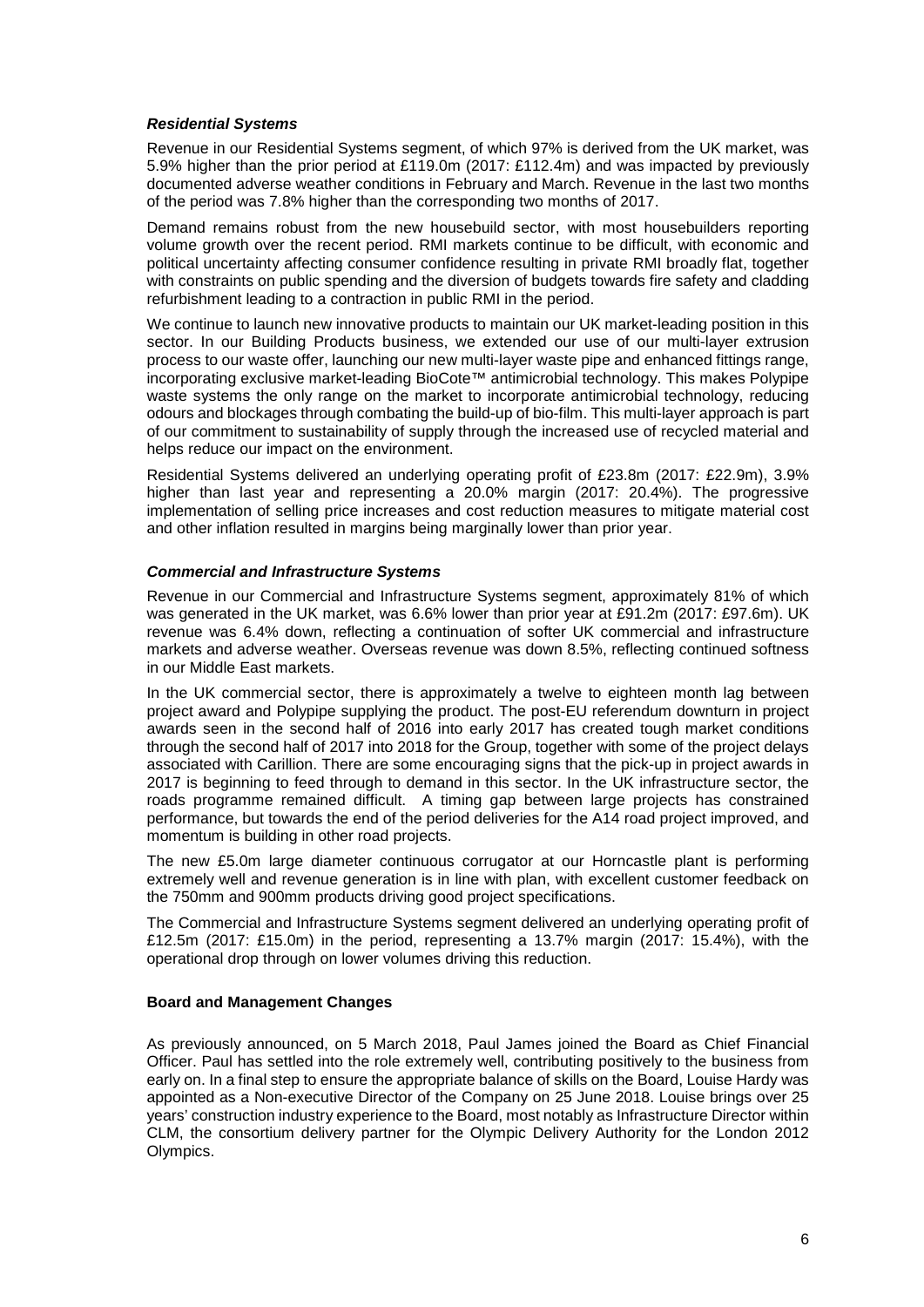# **Outlook**

The UK market outlook for the second half remains mixed with fundamentals in the Residential Systems segment remaining strong, driven by the new housebuild sector, but UK RMI is likely to remain challenging. After good performance by the Group in a tough first half, there are signs of improvement in our Commercial and Infrastructure Systems segment, with road programmes beginning to increase in activity. The impact of Carillion-related delays has reduced, and improved project awards in 2017 are working through.

Trading has started well in the second half, and the Board is confident that the Group will deliver full year results in line with management expectations.

# **Financial Review**

## *Finance Costs*

Net underlying finance costs for the six months ended 30 June 2018 of £3.4m were in line with the prior year with lower net debt offsetting higher interest rates. Interest is payable on the Group's revolving credit facility at LIBOR plus an interest rate margin ranging from 1.25% to 2.75% depending on leverage. The interest rate margin at 30 June 2018 was 1.75% (2017: 1.75%).

In order to reduce exposure to future increases in interest rates the Group has entered into interest rate swaps at fixed rates ranging between 1.735% and 2.21% (excluding margin) with notional amounts hedged ranging from £72.2m to £91.7m over the remaining period of the interest rate swaps. Details of these swaps are set out in Note 11 to this condensed set of consolidated financial statements.

#### *Taxation*

The Group's tax charge for the six months ended 30 June 2018 was £5.5m (2017: £6.1m). The underlying tax rate (underlying tax: underlying profit) has been provided at the estimated full year rate of 18.2% (2017 full year: 18.0%). The impact of our mainland European operations on the Group's effective tax rate is not material.

#### *Dividend*

The Board has declared an interim dividend of 3.7 pence per share, a 2.8% increase on the 2017 interim dividend. This dividend will be paid on 21 September 2018 to shareholders on the register at the close of business on 31 August 2018.

Our dividend policy is to pay a minimum of 40% of the Group's annual underlying profit after tax. The Directors intend that the Group will pay the total annual dividend in two tranches, an interim dividend and a final dividend, to be announced at the time of announcement of the interim and preliminary results respectively with the interim dividend being approximately one half of the prior year's final dividend.

## *Cash Flow and Net Debt*

Cash generated from operations during the period amounted to £22.3m (2017: £21.1m). This result includes a working capital outflow of £21.0m (2017: £26.1m). A significant first half working capital outflow is a normal feature of the Group's annual working capital cycle and arises primarily as a result of the timing of rebate settlements. The working capital outflow for the current period is less than the same period last year as stock levels are broadly flat in the current period, compared to an increase of £6.0m in the prior period reflecting stock level normalisation following strong pre-price increase demand in December 2016.

Capital expenditure of £10.9m (2017: £11.3m) was £3.0m higher than depreciation and in line with management expectations.

Net debt (including unamortised debt issue costs) at 30 June 2018 was £145.8m (30 June 2017: £178.0m) and is after the payment of the final dividend of £14.9m (2017: £13.9m), £13.8m receipt from the disposal of France, and the working capital outflow and capital expenditure noted above. Leverage at 1.7 times LTM EBITDA compares to 2.0 times LTM EBITDA at 30 June 2017. The Group's working capital cycle means cash generation is significantly stronger in the second half of the year such that leverage will reduce in line with management expectations for the year.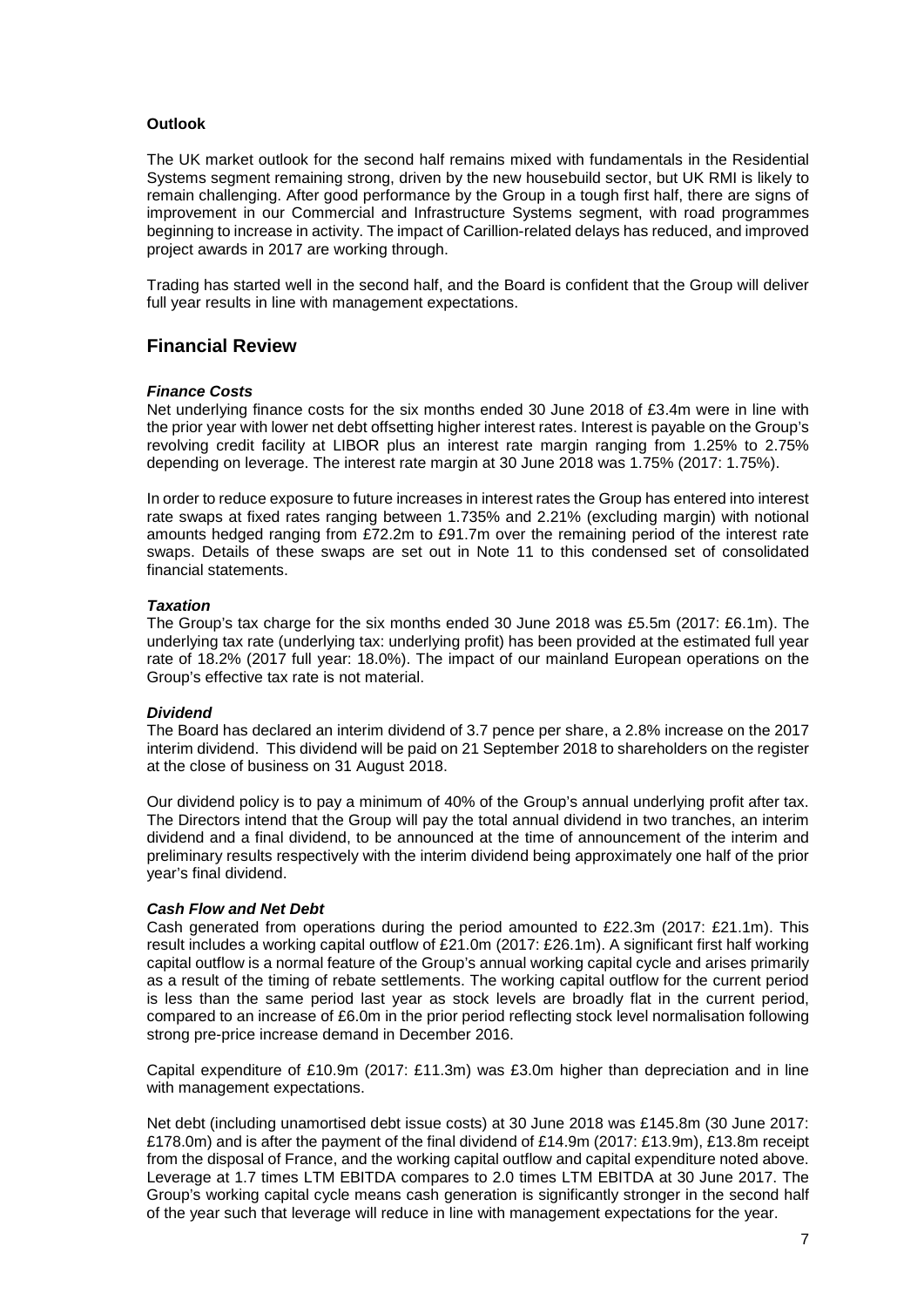## *Going Concern*

The Group continues to meet its day-to-day working capital and other funding requirements through a combination of long-term funding and cash deposits. The Group's bank financing facilities consist of a £290.0m revolving credit facility of which £105.0m was undrawn at 30 June 2018. Cash balances of a further £38.5m as at 30 June 2018 give total facility headroom of £143.5m.

After making enquiries, the Directors have a reasonable expectation that the Group has adequate resources to continue its operational existence for the foreseeable future and for a period of at least twelve months from the date of this report. Accordingly, the Board continues to adopt and consider appropriate the going concern basis in preparing this condensed set of consolidated financial statements.

## *Principal Risks and Uncertainties*

The Board continually assesses and monitors the key risks of the business and Polypipe has developed a risk management framework to identify, report, and manage its principal risks and uncertainties. The principal risks and uncertainties that could have a material impact on the Group's performance and prospects, and the mitigating activities which are aimed at reducing the impact or likelihood of a major risk materialising, have not changed from those which are set out in detail in the principal risks and uncertainties section of our 2017 Annual Report and Accounts.

These principal risks and uncertainties cover raw material prices; business disruption; reliance on key customers; recruitment and retention of key personnel; economic conditions; Government action and policies; Government regulations and standards relating to the manufacture and use of building materials; product liability; information systems; acquisitions; financial risk management (foreign currency exchange risk, credit risk, liquidity risk and interest rate cash flow risk) and the EU Referendum and UK departure from the EU.

A copy of the 2017 Annual Report and Accounts is available on the Company's website [www.polypipe.com.](http://www.polypipe.com/)

# **Forward-Looking Statements**

This report contains various forward-looking statements that reflect management's current views with respect to future events and financial and operational performance. These forward-looking statements involve known and unknown risks, uncertainties, assumptions, estimates and other factors, which may be beyond the Group's control and which may cause actual results or performance to differ materially from those expressed or implied from such forward-looking statements. All statements (including forward-looking statements) contained herein are made and reflect knowledge and information available as of the date of preparation of this report and the Group disclaims any obligation to update any forward-looking statements, whether as a result of new information, future events or results or otherwise. There can be no assurance that forwardlooking statements will prove to be accurate, as actual results and future events could differ materially from those anticipated in such statements. Accordingly, readers should not place undue reliance on forward-looking statements due to the inherent uncertainty therein. Nothing in this report should be construed as a profit forecast.

## **Directors' Responsibility Statement**

We confirm that to the best of our knowledge:

- The condensed set of consolidated financial statements has been prepared in accordance with International Accounting Standard (IAS) 34, Interim Financial Reporting, as adopted by the European Union; and
- The Interim Management Report includes a fair review of the information required by:
	- (a) DTR 4.2.7R of the Disclosure Guidance and Transparency Rules, being an indication of important events that have occurred during the first six months of the financial year and their impact on the condensed set of consolidated financial statements; and a description of the principal risks and uncertainties for the remaining six months of the financial year; and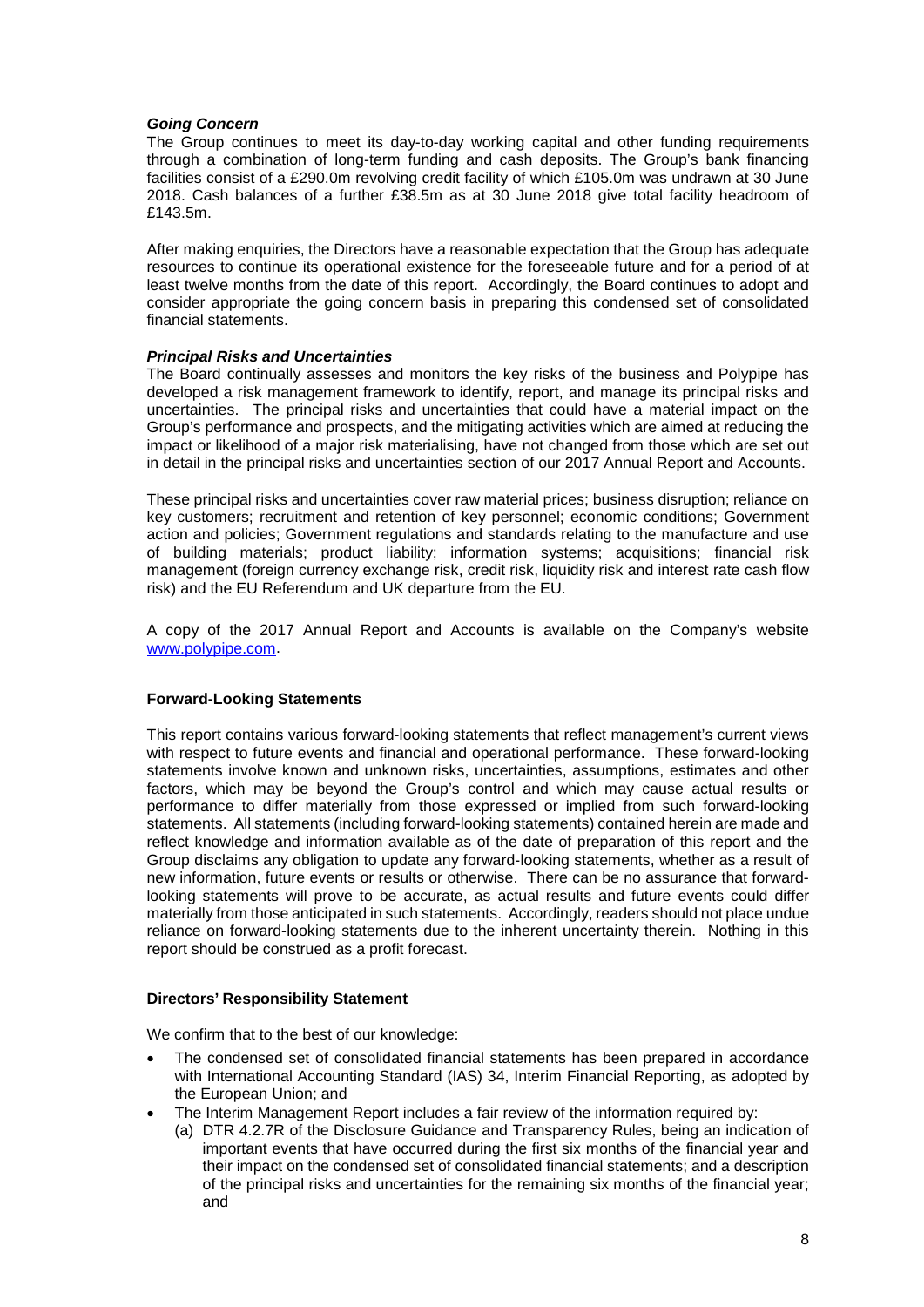(b) DTR 4.2.8R of the Disclosure Guidance and Transparency Rules, being related party transactions that have taken place in the first six months of the current financial year and that have materially affected the financial position or performance of the entity during that period; and any changes in the related party transactions described in the last Annual Report and Accounts that could do so.

This report was approved by the Board of Directors on 14 August 2018 and is available on the Company's website [www.polypipe.com.](http://www.polypipe.com/)

The Directors of the Company are:

| Ron Marsh           | Chairman                                               |
|---------------------|--------------------------------------------------------|
| <b>Martin Payne</b> | <b>Chief Executive Officer</b>                         |
| Glen Sabin          | <b>Chief Operating Officer</b>                         |
| Paul James          | Chief Financial Officer (appointed 5 March 2018)       |
| Paul Dean           | Non-executive Director and Senior Independent Director |
| Mark Hammond        | Non-executive Director                                 |
| Louise Hardy        | Non-executive Director (appointed 25 June 2018)        |
| Moni Mannings       | Non-executive Director                                 |

By order of the Board:

**M K Payne P A James Chief Executive Officer Chief Financial Officer**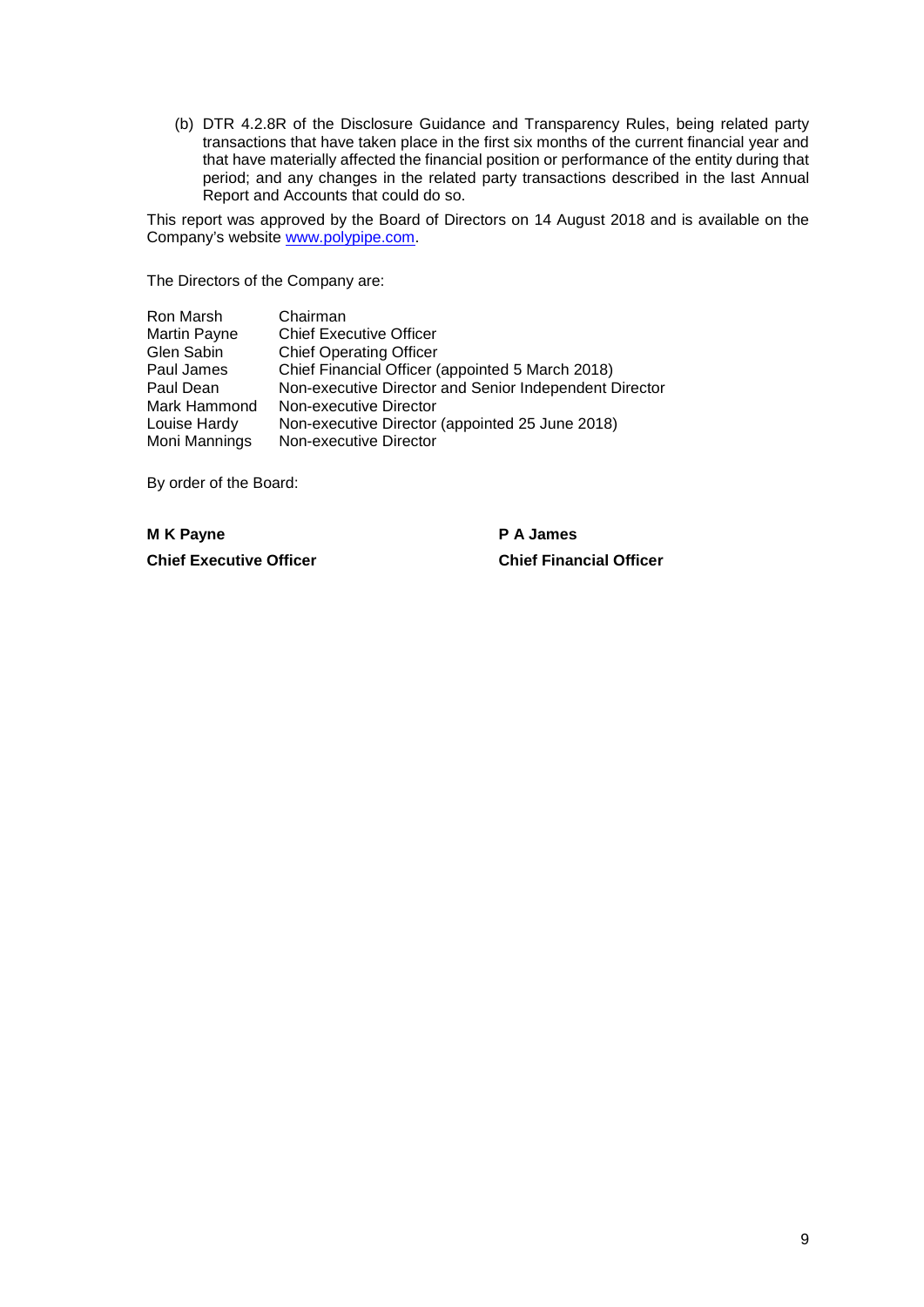# **INTERIM GROUP INCOME STATEMENT**

**for the six months ended 30 June 2018 (unaudited)**

|                                                                              | <b>Notes</b>   |         | Six months ended 30 June 2018            |                    |                  | Six months ended 30 June 2017*                   |             |
|------------------------------------------------------------------------------|----------------|---------|------------------------------------------|--------------------|------------------|--------------------------------------------------|-------------|
|                                                                              |                |         | Non-                                     |                    |                  | Non-                                             |             |
| <b>Continuing operations</b>                                                 |                | £m      | Underlying underlying <sup>t</sup><br>£m | <b>Total</b><br>£m | Underlying<br>£m | underlying <sup><math>\dagger</math></sup><br>£m | Total<br>£m |
| Revenue                                                                      | 3              | 210.2   |                                          | 210.2              | 210.0            |                                                  | 210.0       |
| Cost of sales                                                                |                | (121.4) |                                          | (121.4)            | (119.1)          | (1.2)                                            | (120.3)     |
| <b>Gross profit</b>                                                          |                | 88.8    | $\blacksquare$                           | 88.8               | 90.9             | (1.2)                                            | 89.7        |
| Selling and distribution costs                                               |                | (34.3)  |                                          | (34.3)             | (33.2)           |                                                  | (33.2)      |
| Administration expenses                                                      |                | (18.2)  |                                          | (18.2)             | (19.8)           |                                                  | (19.8)      |
| <b>Trading profit</b>                                                        |                | 36.3    |                                          | 36.3               | 37.9             | (1.2)                                            | 36.7        |
| Amortisation of intangible<br>assets                                         |                |         | (2.8)                                    | (2.8)              |                  | (2.8)                                            | (2.8)       |
| <b>Operating profit</b>                                                      | 3              | 36.3    | (2.8)                                    | 33.5               | 37.9             | (4.0)                                            | 33.9        |
| Finance costs                                                                | 5              | (3.4)   |                                          | (3.4)              | (3.4)            |                                                  | (3.4)       |
| Profit before tax                                                            |                | 32.9    | (2.8)                                    | 30.1               | 34.5             | (4.0)                                            | 30.5        |
| Income tax                                                                   | 6              | (6.0)   | 0.5                                      | (5.5)              | (6.6)            | 0.5                                              | (6.1)       |
| <b>Profit from continuing</b><br>operations                                  |                | 26.9    | (2.3)                                    | 24.6               | 27.9             | (3.5)                                            | 24.4        |
| Profit from discontinued<br>operations                                       | 9              |         | 0.3                                      | 0.3                |                  | 0.7                                              | 0.7         |
| Profit for the period<br>attributable to the owners of<br>the parent company |                | 26.9    | (2.0)                                    | 24.9               | 27.9             | (2.8)                                            | 25.1        |
| Basic earnings per share (pence)                                             |                |         |                                          |                    |                  |                                                  |             |
| From continuing operations                                                   | 7              |         |                                          | 12.4               |                  |                                                  | 12.3        |
| From discontinued operations                                                 | $\overline{7}$ |         |                                          | 0.1                |                  |                                                  | 0.4         |
|                                                                              |                |         |                                          | 12.5               |                  |                                                  | 12.7        |
| Diluted earnings per share (pence)                                           |                |         |                                          |                    |                  |                                                  |             |
| From continuing operations                                                   | 7              |         |                                          | 12.3               |                  |                                                  | 12.2        |
| From discontinued operations                                                 | 7              |         |                                          | 0.1                |                  |                                                  | 0.3         |
|                                                                              |                |         |                                          | 12.4               |                  |                                                  | 12.5        |
| Dividend per share (pence) -                                                 | 8              |         |                                          |                    |                  |                                                  |             |
| interim                                                                      |                |         |                                          | 3.7                |                  |                                                  | 3.6         |

\* The prior year comparatives have been restated where required to reflect adjustments in respect of discontinued operations.

† Non-underlying items are presented separately. Non-underlying items are detailed in Note 4 to the condensed set of consolidated financial statements.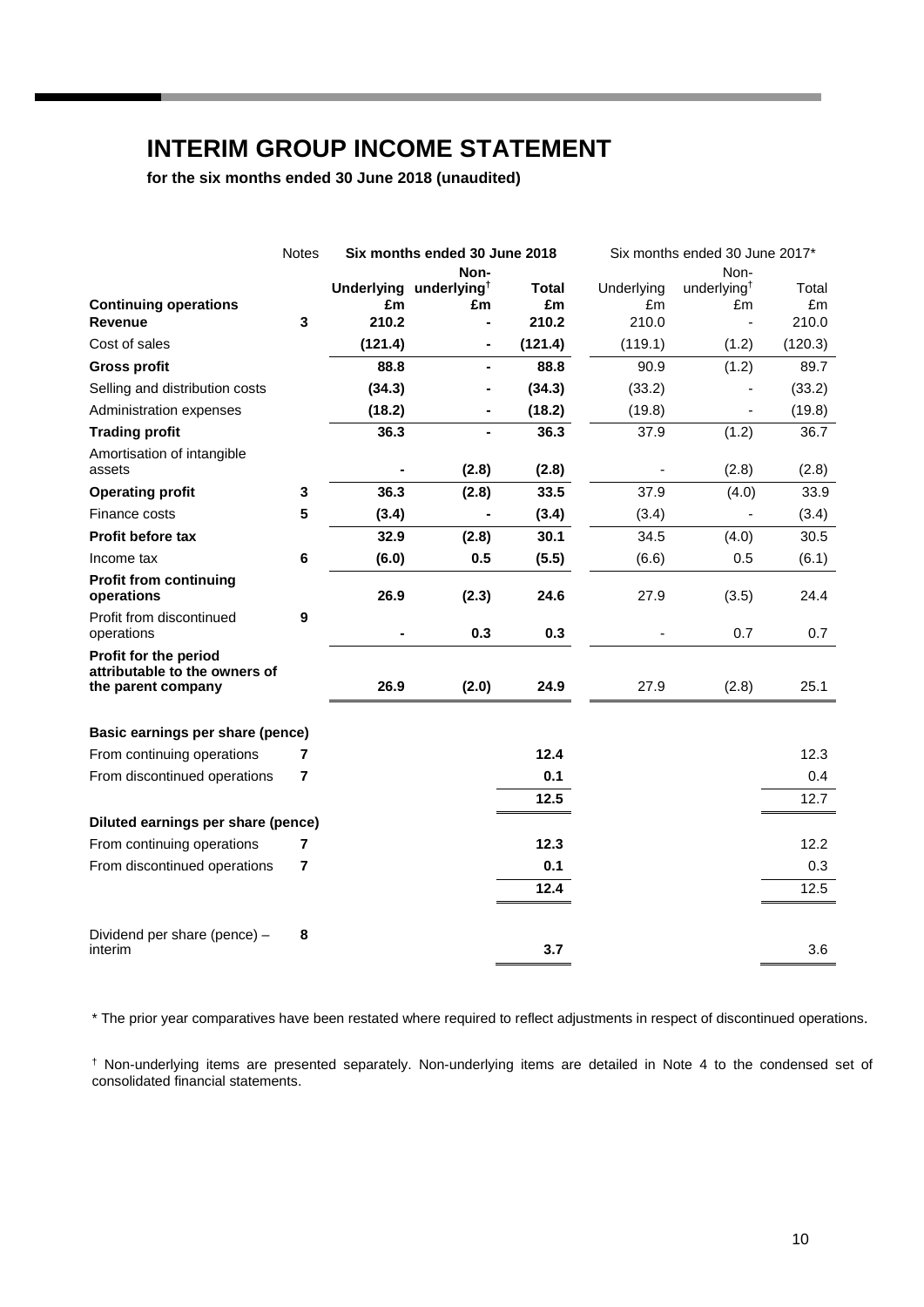# **INTERIM GROUP STATEMENT OF COMPREHENSIVE INCOME**

**for the six months ended 30 June 2018 (unaudited)**

|                                                                                               | <b>Six months</b><br>ended 30 June<br>2018 | Six months<br>ended 30 June<br>2017 |
|-----------------------------------------------------------------------------------------------|--------------------------------------------|-------------------------------------|
|                                                                                               | £m                                         | £m                                  |
| Profit for the period attributable to the owners of the parent<br>company                     | 24.9                                       | 25.1                                |
| Other comprehensive income:                                                                   |                                            |                                     |
| Items which will be reclassified subsequently to the income<br>statement:                     |                                            |                                     |
| Exchange differences on translation of foreign operations                                     | (0.1)                                      | 0.3                                 |
| Recycling of foreign exchange differences to the income<br>statement                          | (0.3)                                      |                                     |
| Effective portion of changes in fair value of interest rate swaps                             | 0.9                                        | 0.9                                 |
| Tax relating to items which will be reclassified subsequently to<br>the income statement      | (0.2)                                      | (0.1)                               |
| Other comprehensive income for the period net of tax                                          | 0.3                                        | 1.1                                 |
| Total comprehensive income for the period attributable to<br>the owners of the parent company | 25.2                                       | 26.2                                |
|                                                                                               |                                            |                                     |
|                                                                                               |                                            |                                     |

## **Attributable to the owners of the parent company from:**

| Continuing operations   | 25.3  | 25.5 |
|-------------------------|-------|------|
| Discontinued operations | (0.1) |      |
|                         | 25.2  | 26.2 |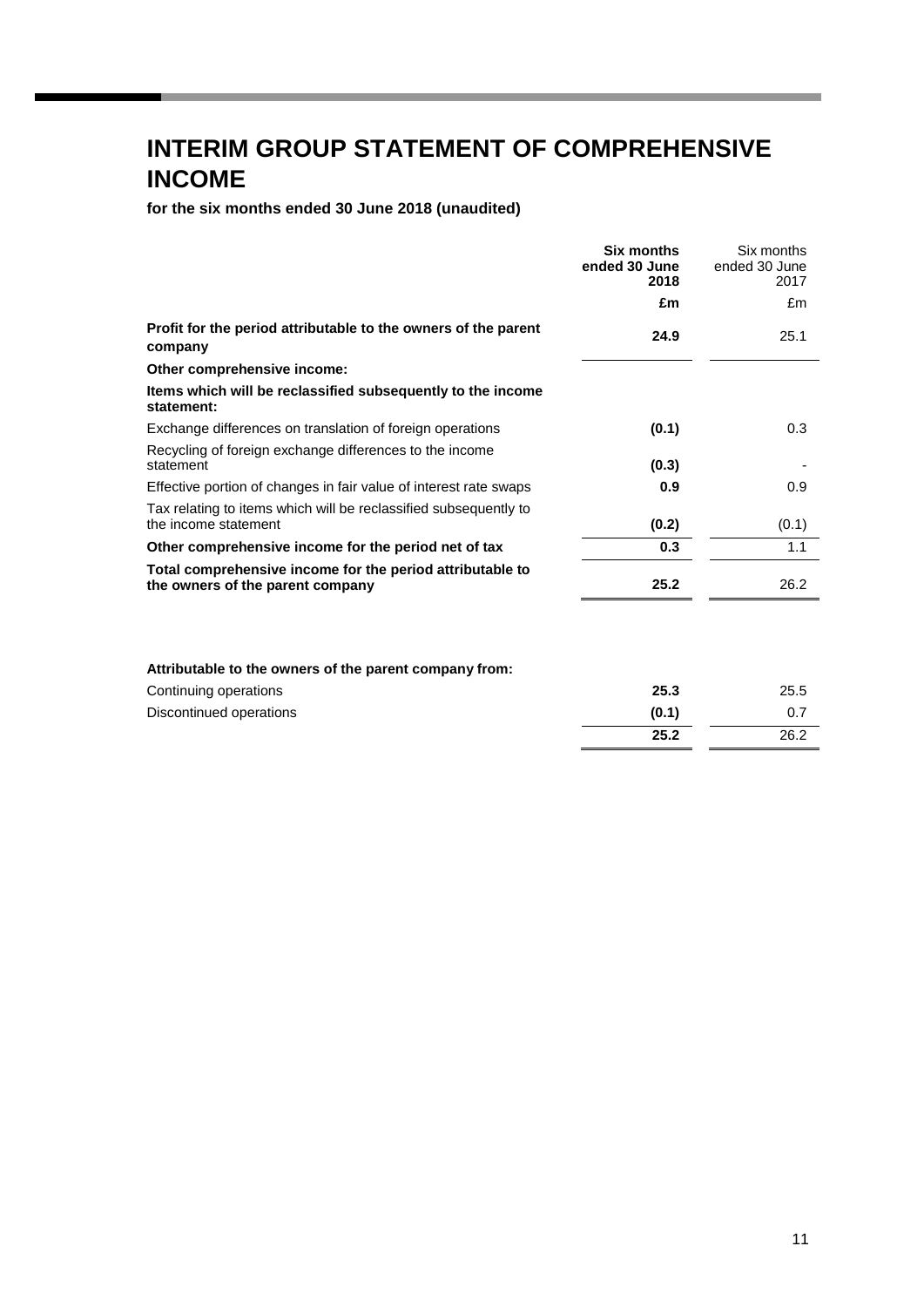# **INTERIM GROUP BALANCE SHEET**

**at 30 June 2018 (unaudited)**

|                                                                   | 30 June<br>2018 | 30 June<br>2017 | 31 December<br>2017 |
|-------------------------------------------------------------------|-----------------|-----------------|---------------------|
|                                                                   | £m              | £m              | £m                  |
| <b>Non-current assets</b>                                         |                 |                 |                     |
| Property, plant and equipment                                     | 101.3           | 104.2           | 98.6                |
| Intangible assets                                                 | 353.7           | 368.8           | 356.5               |
| <b>Total non-current assets</b>                                   | 455.0           | 473.0           | 455.1               |
|                                                                   |                 |                 |                     |
| <b>Current assets</b>                                             |                 |                 |                     |
| Assets classified as held-for-sale                                | 0.7             | 0.7             | 24.0                |
| Inventories                                                       | 52.7            | 58.3            | 53.5                |
| Trade and other receivables                                       | 44.2            | 59.2            | 34.5                |
| Cash and cash equivalents                                         | 38.5            | 29.0            | 35.7                |
| <b>Total current assets</b>                                       | 136.1           | 147.2           | 147.7               |
| <b>Total assets</b>                                               | 591.1           | 620.2           | 602.8               |
|                                                                   |                 |                 |                     |
| <b>Current liabilities</b>                                        |                 |                 |                     |
| Liabilities associated with assets<br>classified as held-for-sale |                 |                 | (10.9)              |
| Trade and other payables                                          | (76.7)          | (93.1)          | (87.6)              |
| Provisions                                                        | (1.0)           |                 | (2.2)               |
| Derivative financial instruments                                  | (1.7)           | (3.3)           | (2.5)               |
| Income tax payable                                                | (7.0)           | (7.2)           | (5.6)               |
| <b>Total current liabilities</b>                                  | (86.4)          | (103.6)         | (108.8)             |
| <b>Non-current liabilities</b>                                    |                 |                 |                     |
| Loans and borrowings                                              | (184.3)         | (207.0)         | (184.1)             |
| Other liabilities                                                 | (0.8)           | (2.1)           | (0.9)               |
| Deferred income tax liabilities                                   | (6.5)           | (6.9)           | (7.0)               |
| <b>Total non-current liabilities</b>                              | (191.6)         | (216.0)         | (192.0)             |
| <b>Total liabilities</b>                                          | (278.0)         | (319.6)         | (300.8)             |
| <b>Net assets</b>                                                 | 313.1           | 300.6           | 302.0               |
| <b>Capital and reserves</b>                                       |                 |                 |                     |
| Equity share capital                                              | 0.2             | 0.2             | 0.2                 |
| Capital redemption reserve                                        | 1.1             | 1.1             | 1.1                 |
| Own shares                                                        | (3.8)           | (4.6)           | (4.3)               |
| Hedging reserve                                                   | (1.4)           | (2.7)           | (2.1)               |
| Foreign currency retranslation reserve                            | 0.3             | 0.7             | 0.7                 |
| Retained earnings                                                 | 316.7           | 305.9           | 306.4               |
| <b>Total equity</b>                                               | 313.1           | 300.6           | 302.0               |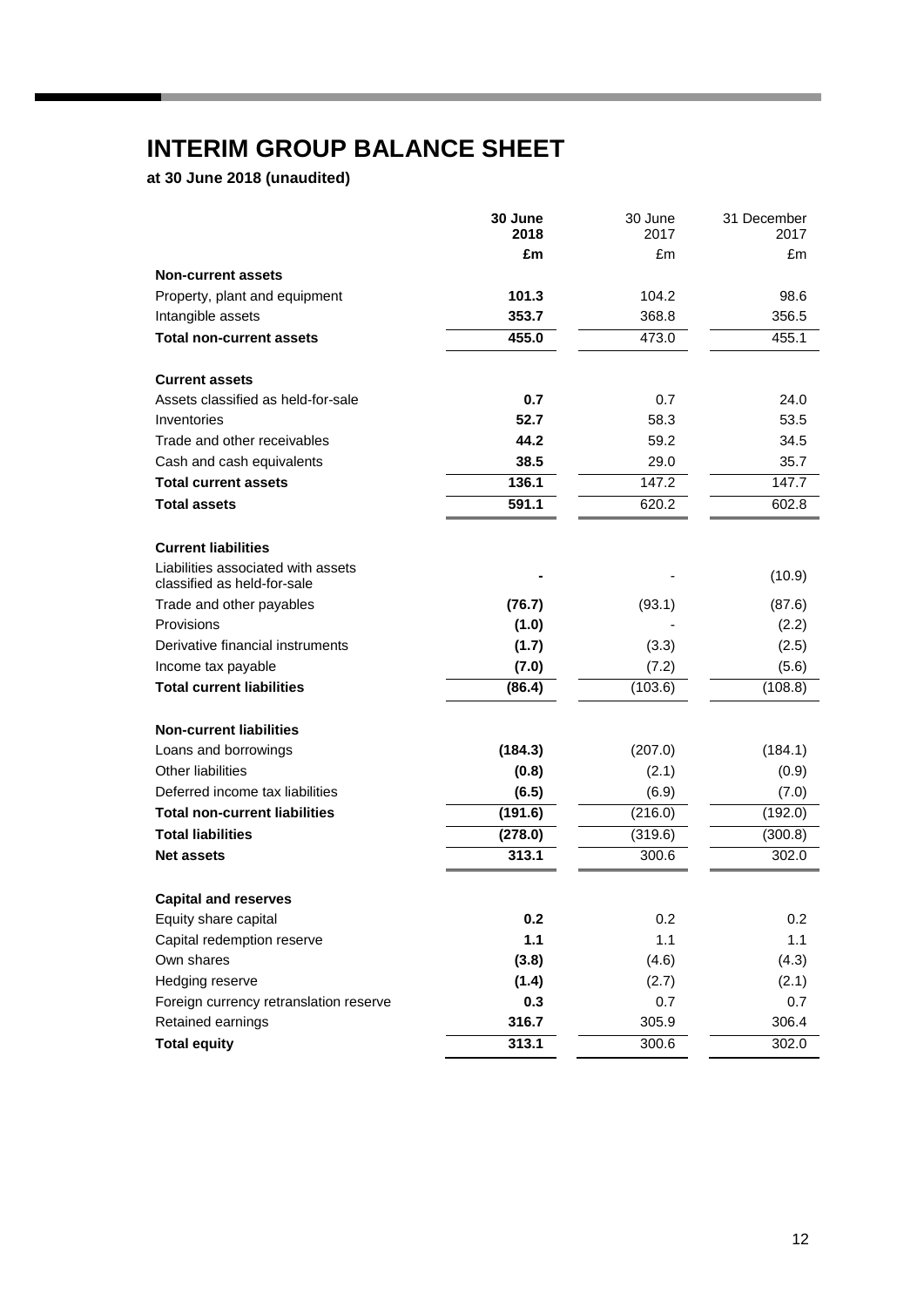# **INTERIM GROUP STATEMENT OF CHANGES IN EQUITY**

**for the six months ended 30 June 2018 (unaudited)**

|                                                     | <b>Equity</b><br>share<br>capital | Capital<br>redemption<br>reserve | Own<br>shares  | Hedging<br>reserve | Foreign<br>currency<br>retranslation<br>reserve | <b>Retained</b><br>earnings | <b>Total</b><br>equity |
|-----------------------------------------------------|-----------------------------------|----------------------------------|----------------|--------------------|-------------------------------------------------|-----------------------------|------------------------|
|                                                     | £m                                | £m                               | £m             | £m                 | £m                                              | £m                          | £m                     |
| Six months ended 30 June 2018                       |                                   |                                  |                |                    |                                                 |                             |                        |
| <b>Opening balance</b>                              | 0.2                               | 1.1                              | (4.3)          | (2.1)              | 0.7                                             | 306.4                       | 302.0                  |
| Profit for the period                               |                                   | -                                |                |                    |                                                 | 24.9                        | 24.9                   |
| Other comprehensive<br>income                       |                                   |                                  |                | 0.7                | (0.4)                                           | ٠                           | 0.3                    |
| <b>Total comprehensive</b><br>income for the period |                                   |                                  |                | 0.7                | (0.4)                                           | 24.9                        | 25.2                   |
| Dividends paid                                      |                                   |                                  | $\blacksquare$ | $\blacksquare$     | $\blacksquare$                                  | (14.9)                      | (14.9)                 |
| Share-based payments<br>charge                      |                                   |                                  |                | $\blacksquare$     |                                                 | 0.5                         | 0.5                    |
| Share-based payments<br>settled                     |                                   |                                  | 0.5            |                    |                                                 | (0.2)                       | 0.3                    |
| <b>Closing balance</b>                              | 0.2                               | 1.1                              | (3.8)          | (1.4)              | 0.3                                             | 316.7                       | 313.1                  |
| Six months ended 30 June 2017                       |                                   |                                  |                |                    |                                                 |                             |                        |
| <b>Opening balance</b>                              | 0.2                               | 1.1                              | (4.6)          | (3.5)              | 0.4                                             | 293.8                       | 287.4                  |
| Profit for the period                               |                                   |                                  |                |                    |                                                 | 25.1                        | 25.1                   |
| Other comprehensive<br>income                       |                                   |                                  |                | 0.8                | 0.3                                             |                             | 1.1                    |
| <b>Total comprehensive</b><br>income for the period |                                   |                                  |                | 0.8                | 0.3                                             | 25.1                        | 26.2                   |
| Dividends paid                                      |                                   |                                  |                |                    |                                                 | (13.9)                      | (13.9)                 |
| Share-based payments                                |                                   |                                  |                | $\overline{a}$     |                                                 | 0.9                         | 0.9                    |
| <b>Closing balance</b>                              | 0.2                               | 1.1                              | (4.6)          | (2.7)              | 0.7                                             | 305.9                       | 300.6                  |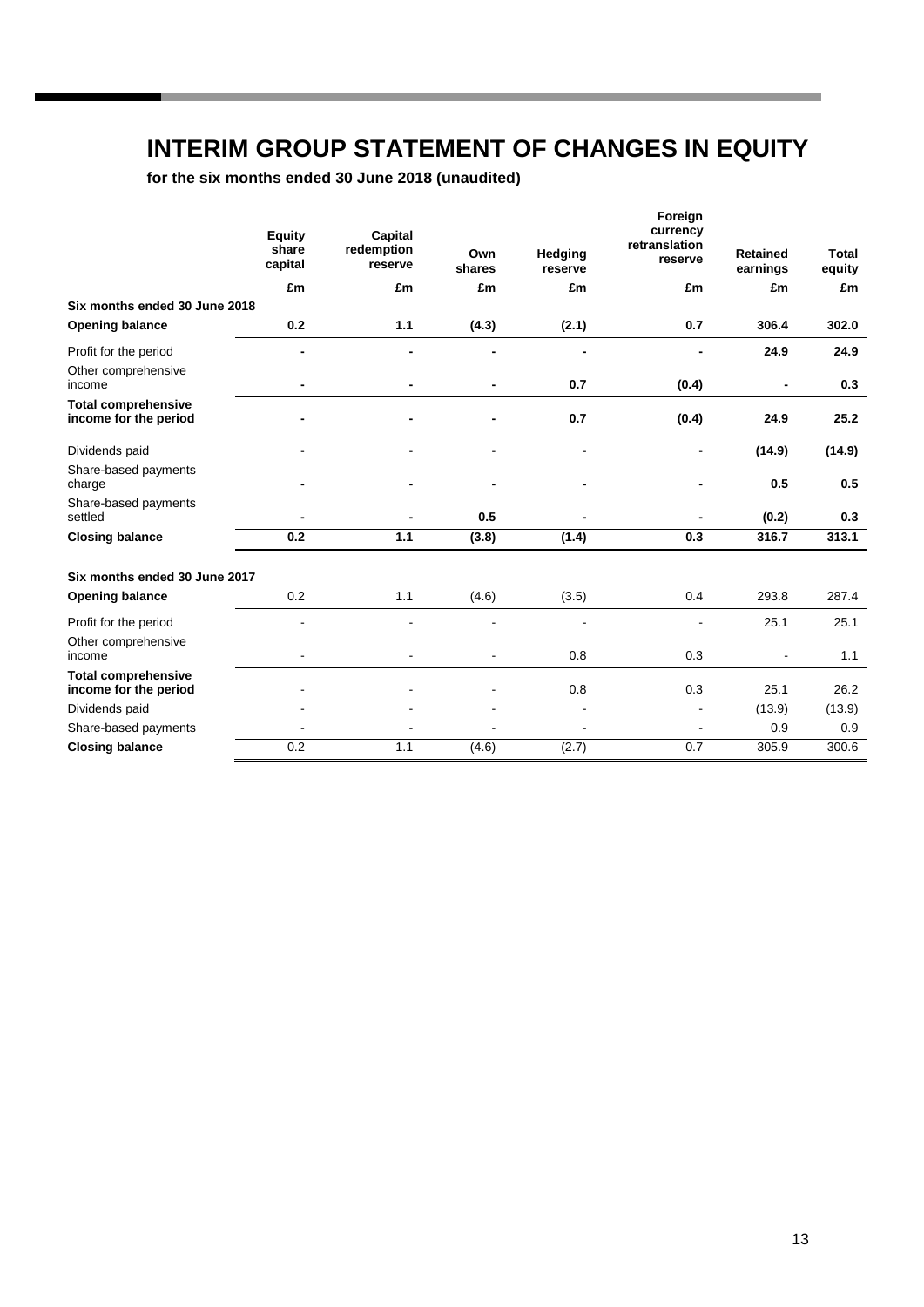# **INTERIM GROUP CASH FLOW STATEMENT**

**for the six months ended 30 June 2018 (unaudited)**

|                                                              | <b>Six months</b>     | Six months             | Year ended 31    |
|--------------------------------------------------------------|-----------------------|------------------------|------------------|
|                                                              | ended 30 June<br>2018 | ended 30 June<br>2017* | December<br>2017 |
|                                                              | £m                    | £m                     | £m               |
| <b>Operating activities</b>                                  |                       |                        |                  |
| <b>Profit before tax</b>                                     | 30.1                  | 30.5                   | 55.6             |
| Finance costs                                                | 3.4                   | 3.4                    | 6.9              |
| <b>Operating profit</b>                                      | 33.5                  | 33.9                   | 62.5             |
| Profit before tax from discontinued operations               | 0.3                   | 1.0                    | 1.4              |
| Non-cash items:                                              |                       |                        |                  |
| Profit on disposal of property, plant and equipment          | (0.2)                 | (0.1)                  | (0.1)            |
| Non-underlying items:                                        |                       |                        |                  |
| - amortisation of intangible assets                          | 2.8                   | 2.8                    | 5.5              |
| - provision for restructuring costs                          |                       | 1.2                    | 4.3              |
| - provision for aborted acquisition costs                    |                       |                        | 0.3              |
| Depreciation                                                 | 7.9                   | 8.1                    | 16.2             |
| Share-based payments                                         | 0.5                   | 0.6                    | 0.8              |
| Cash items:                                                  |                       |                        |                  |
| - settlement of restructuring costs                          | (1.3)                 | (0.3)                  | (0.4)            |
| - settlement of aborted acquisition costs                    | (0.2)                 |                        | (0.1)            |
| Operating cash flows before movement in working<br>capital   | 43.3                  | 47.2                   | 90.4             |
| Movement in working capital:                                 |                       |                        |                  |
| Receivables                                                  | (14.9)                | (18.9)                 | (3.2)            |
| Payables                                                     | (6.2)                 | (1.2)                  | 2.1              |
| Inventories                                                  | 0.1                   | (6.0)                  | (8.9)            |
| Cash generated from operations                               | 22.3                  | 21.1                   | 80.4             |
| Income tax paid                                              | (4.8)                 | (6.4)                  | (12.6)           |
| Net cash flows from operating activities                     | 17.5                  | $\overline{14.7}$      | 67.8             |
| <b>Investing activities</b>                                  |                       |                        |                  |
| Proceeds from disposal of property, plant and equipment      | 0.2                   | 0.2                    | 0.2              |
| Purchase of property, plant and equipment                    | (10.9)                | (11.3)                 | (23.4)           |
| Disposal of subsidiary undertaking net of overdraft divested | 13.8                  |                        |                  |
| Net cash flows from investing activities                     | 3.1                   | (11.1)                 | (23.2)           |
| <b>Financing activities</b>                                  |                       |                        |                  |
| Drawdown of bank loan                                        |                       | 16.0                   |                  |
| Repayment of bank loan                                       |                       |                        | (7.0)            |
| Interest paid                                                | (3.2)                 | (3.2)                  | (6.6)            |
| Dividends paid                                               | (14.9)                | (13.9)                 | (21.0)           |
| Purchase of own shares                                       |                       |                        | (3.2)            |
| Proceeds from exercise of share options                      | 0.3                   |                        | 2.5              |
| Net cash flows from financing activities                     | (17.8)                | (1.1)                  | (35.3)           |
| Net change in cash and cash equivalents                      | 2.8                   | 2.5                    | 9.3              |
| Cash and cash equivalents - opening balance                  | 35.7                  | 26.5                   | 26.5             |
| Net foreign exchange difference                              |                       |                        | (0.1)            |
| Cash and cash equivalents - closing balance                  | 38.5                  | 29.0                   | 35.7             |

The net decrease in cash and cash equivalents in the period from discontinued operations included in the above was £4.2m (six months ended June 2017: £0.6m increase).

\* The prior year comparatives have been restated where required to reflect adjustments in respect of discontinued operations.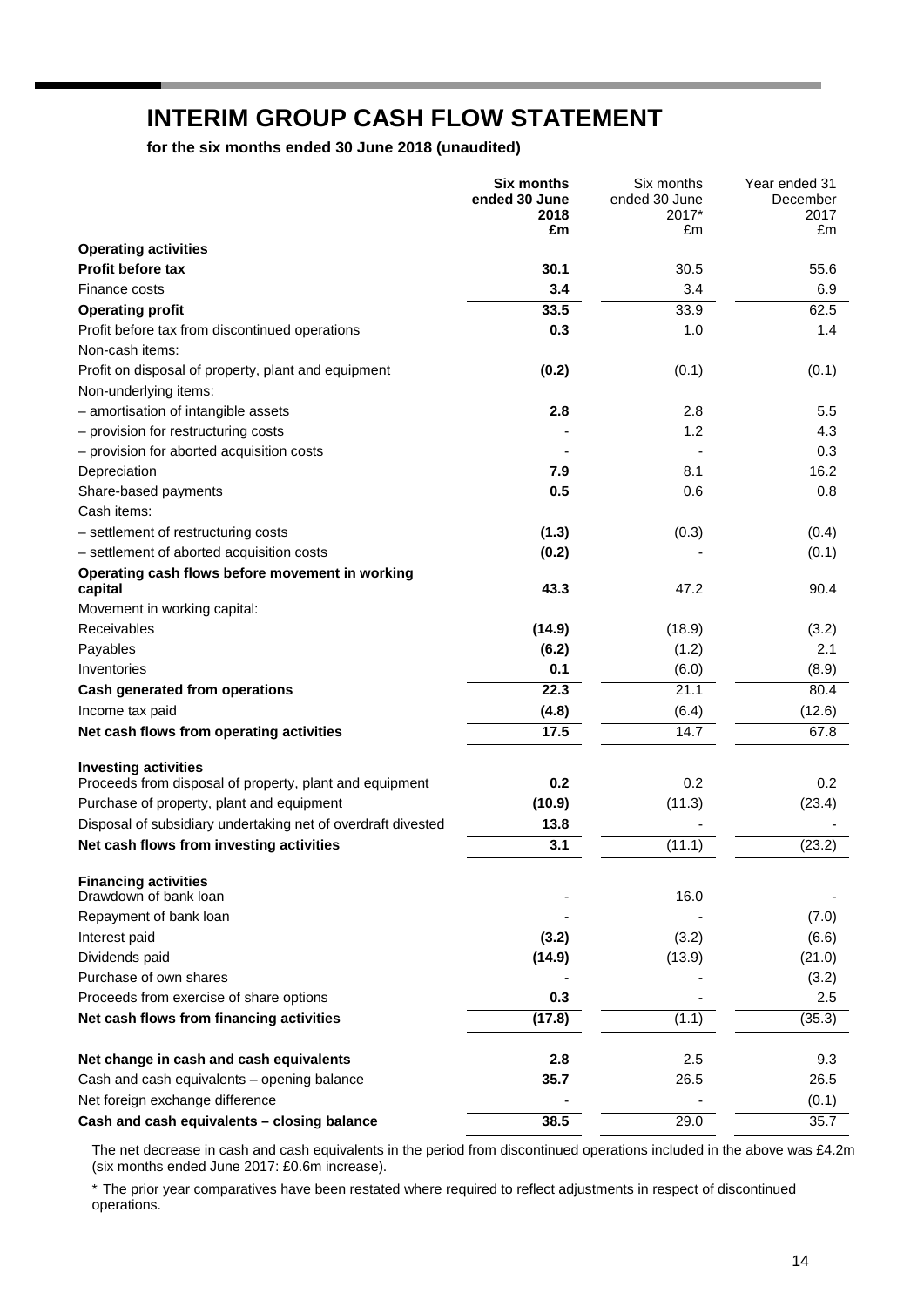**for the six months ended 30 June 2018**

### **1. Basis of preparation**

Polypipe Group plc is incorporated in the UK. The condensed set of consolidated financial statements have been prepared in accordance with the Disclosure Guidance and Transparency Rules of the Financial Conduct Authority and IAS 34, Interim Financial Reporting, as adopted by the European Union.

As required by the Disclosure Guidance and Transparency Rules of the Financial Conduct Authority, the condensed set of consolidated financial statements have been prepared applying the accounting policies and presentation that were applied in the preparation of the Group's published consolidated financial statements for the year ended 31 December 2017, except for the adoption of new standards effective as of 1 January 2018. These statements do not include all the information required for full annual consolidated financial statements and should be read in conjunction with the full Annual Report and Accounts for the year ended 31 December 2017.

The comparatives for the financial year ended 31 December 2017, where reported, are not the Group's statutory accounts for that financial year. Those accounts have been reported on by the Group's auditors and delivered to the Registrar of Companies. The report of the auditors was (i) unqualified, (ii) did not include a reference to any matters to which the auditors drew attention by way of emphasis without qualifying their report, and (iii) did not contain a statement under Section 498 (2) or (3) of the Companies Act 2006.

The accounting standards and interpretations that have become effective in the current reporting period are as listed below.

| International Financial Reporting Standards (IFRSs) | <b>Effective date</b>                 |                |
|-----------------------------------------------------|---------------------------------------|----------------|
| IFRS 9                                              | <b>Financial Instruments</b>          | 1 January 2018 |
| IFRS 15                                             | Revenue from Contracts with Customers | 1 January 2018 |

#### **IFRS 9 Financial Instruments**

IFRS 9 addresses the classification, measurement and derecognition of financial assets and liabilities, introduces new rules for hedge accounting and a new impairment model for financial assets.

With the exception of hedge accounting for forward foreign currency derivatives, which has been applied prospectively, the Group has applied IFRS 9 retrospectively, with the initial application date of 1 January 2018. There has been no impact on the comparatives for the period beginning 1 January 2017.

*Cash and cash equivalents, and trade and other receivables:* the new rules do not affect the classification and measurement of these financial assets which continue to be recognised at amortised cost.

*Financial liabilities:* there are no changes to the classification or measurement of financial liabilities under IFRS 9.

*Interest rate swaps:* these continue to qualify as hedges under IFRS 9.

*Forward foreign currency derivatives:* historically, forward foreign currency derivatives have not met the criteria for hedge accounting contained in IAS 39 and as a result changes in fair value were recognised immediately in the income statement. The Group has implemented processes such that the criteria for hedge accounting under IFRS 9 are now met and as a result forward foreign currency derivatives entered into during the current period are accounted for as cash flow hedges and the effective part of any profit or loss on the derivative is recognised directly in other comprehensive income.

The new impairment model requires the recognition of impairment provisions based on forward-looking expected credit losses (ECL) rather than backward-looking incurred losses previously applied under IAS 39. This applies to financial assets classified at amortised cost, namely cash and cash equivalents and trade and other receivables. The only financial asset that is currently impaired under IFRS 9 is trade receivables. A large proportion of trade receivables are covered by credit insurance. The adoption of the ECL requirements of IFRS 9 has resulted in an immaterial change in impairment provisions.

#### **IFRS 15 Revenue from Contracts with Customers**

IFRS 15 replaces IAS 18 which covers contracts for goods and services and IAS 11 which covers construction costs. The new standard is based on the principle that revenue is recognised when control of a good or service transfers to a customer.

Due to the generally short-term nature of the Group's contracts there is no impact on the timing of recognition of revenue under IFRS 15.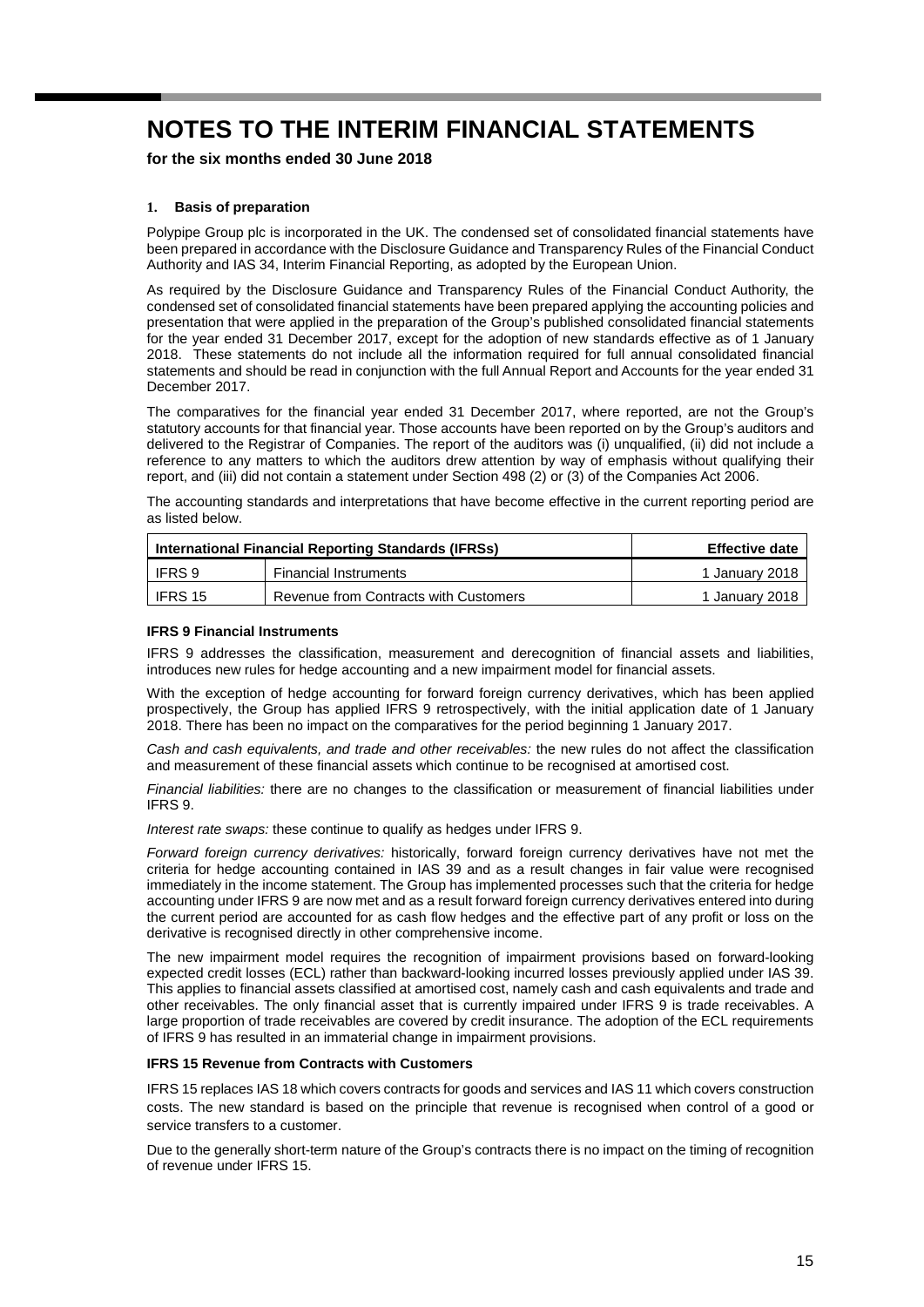**for the six months ended 30 June 2018**

The Group has adopted the standard using the modified retrospective approach applied to all contracts at 1 January 2018. As IFRS 15 has not had any impact on reported results, the comparatives have not been restated.

We have considered variable consideration, specifically in relation to rebates. The Group accounts for rebates as discussed in Notes 2.7 and 3.2 to the consolidated financial statements for the year ended 31 December 2017. There has been no impact on reported variable consideration from applying the new standard.

The following listing of standards and interpretations issued are those that the Group reasonably expect to have an impact on disclosures, financial position or performance; but which have an effective date after the date of this condensed set of consolidated financial statements. The Group has not early adopted them and plans to adopt them from the effective dates adopted by the European Union.

| International Financial Reporting Standards (IFRSs) |        | <b>Effective date</b> |
|-----------------------------------------------------|--------|-----------------------|
| $\overline{\phantom{a}}$ IFRS 16                    | _eases | 1 Januarv 2019        |

#### **IFRS 16 Leases**

Under IFRS 16 the present distinction between operating and finance leases will be removed, resulting in all leases being recognised on the balance sheet (except short-term leases and leases of low-value assets) and termed right-of-use assets. At inception, a right-of-use asset will be recognised together with an equivalent liability reflecting the discounted lease payments over the estimated term of the lease. While the overall cost of using the asset over the lease term should be the same, it is likely that the weighting of the charge between periods may differ due to the requirement to distinguish between the lease and non-lease elements of the agreement. Adoption of this standard is likely to result in an increase in gross assets and gross liabilities in the balance sheet, and operating lease costs being reclassified in the income statement to depreciation and / or interest expense. Currently, the Group does not have any finance leases but does have operating leases. The minimum lease rentals payable under non-cancellable operating leases are disclosed in Note 26 of the consolidated financial statements for the year ended 31 December 2017.

The Group has a project team working to determine the effect of IFRS 16 on its consolidated financial statements, and implement the processes and systems necessary to comply with its requirements. We have, however, completed a high-level assessment. The actual amount of gross assets and gross liabilities which we will recognise when we adopt IFRS 16 will depend on several factors including the transition option we decide to use; the incremental borrowing rates we use to discount our future lease commitments; and any significant leases which the Group enters into before the adoption date. Accordingly, beyond the information above, it is not practicable to provide a reasonable financial estimate of the effect of IFRS 16 until this detailed review has been completed.

The condensed set of consolidated financial statements are prepared on a going concern basis. This is considered appropriate given that the Company and its subsidiaries have adequate resources to continue in operational existence for the foreseeable future.

There have been no related party transactions in the period to 30 June 2018 apart from compensation of key management personnel.

Two non-statutory measures have been used in preparing the condensed set of consolidated financial statements:

- Underlying profit and earnings measures exclude certain non-underlying items which are provided in Note 4, and where relevant, the tax effect of these items. The Directors consider that these measures provide a better and more consistent indication of the Group's underlying financial performance and more meaningful comparison with prior and future periods to assess trends in our financial performance.
- LTM EBITDA is defined as underlying operating profit before depreciation for the twelve months preceding the balance sheet date.

#### **2. Financial risks, estimates, assumptions and judgements**

The preparation of the condensed set of consolidated financial statements requires management to make judgements, estimates and assumptions that affect the application of accounting policies and the reported amounts of assets and liabilities, income and expenses. Actual results may differ from estimates.

In preparing this condensed set of consolidated financial statements, the significant judgements made by management in applying the Group's accounting policies and the key sources of estimation uncertainty were the same as those that applied to the consolidated financial statements as at and for the year ended 31 December 2017.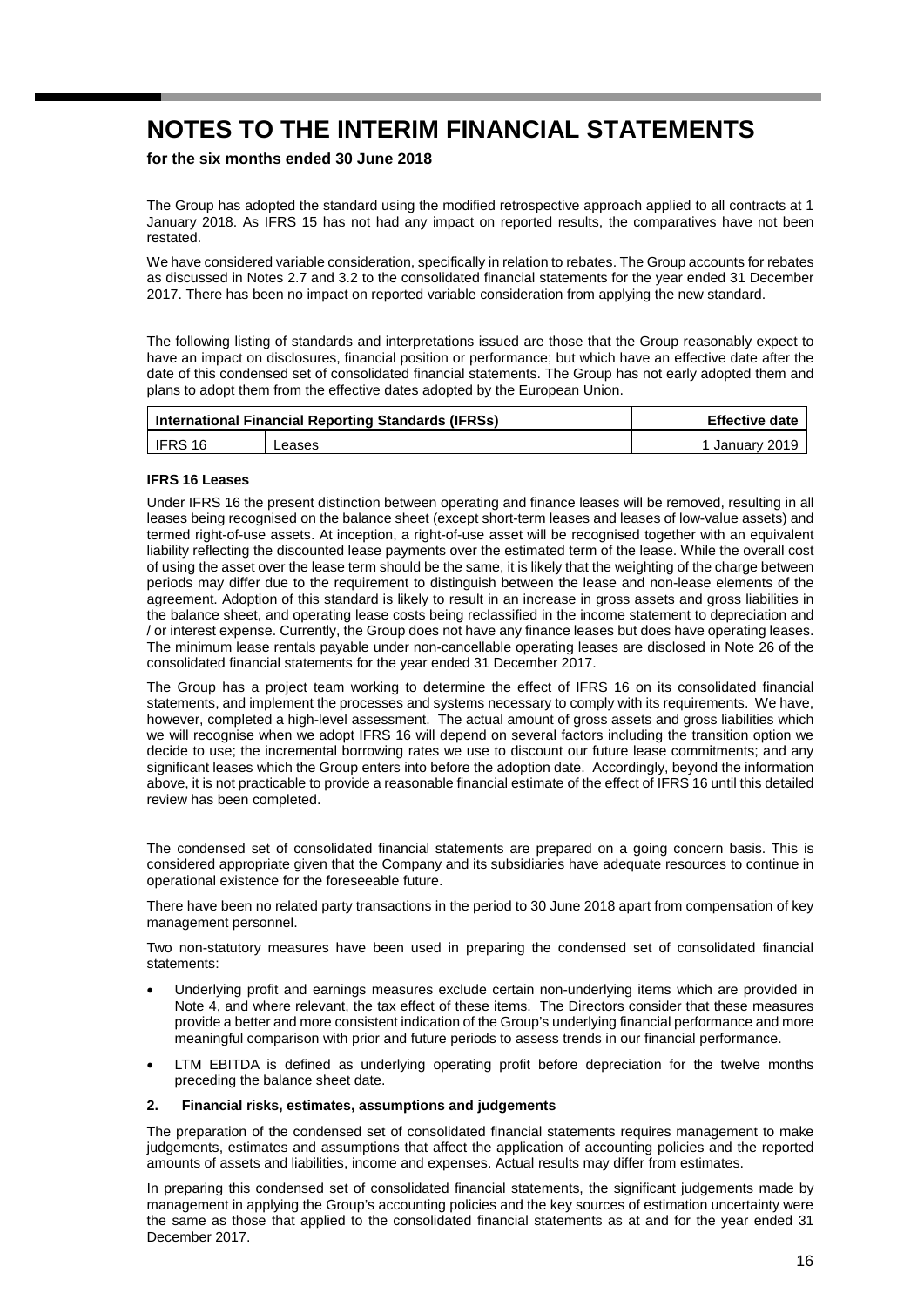**for the six months ended 30 June 2018**

#### **3. Segment information**

The Group has two reporting segments - Residential Systems and Commercial and Infrastructure Systems. The reporting segments are organised based on the nature of the end markets served. There are no significant judgements in aggregating operating segments to arrive at the reporting segments. Inter segment sales are on an arm's length basis in a manner similar to transactions with third parties.

As explained in Note 9, the operations of Polypipe France have been classified as discontinued and consequently the comparative financial information has been restated where appropriate to meet the presentational requirements of IFRS 5, Non-current Assets Held-for-Sale and Discontinued Operations, to take account of this change.

|                                   | Six months ended 30 June 2018     |                |       | Six months ended 30 June 2017 |                |       |
|-----------------------------------|-----------------------------------|----------------|-------|-------------------------------|----------------|-------|
|                                   | <b>Commercial &amp;</b>           |                |       |                               | Commercial &   |       |
|                                   | <b>Residential Infrastructure</b> |                |       | Residential                   | Infrastructure |       |
|                                   | <b>Systems</b>                    | <b>Systems</b> | Total | Systems                       | Systems        | Total |
|                                   | £m                                | £m             | £m    | £m                            | £m             | £m    |
| <b>Continuing operations</b>      |                                   |                |       |                               |                |       |
| Segmental revenue                 | 121.3                             | 95.0           | 216.3 | 115.0                         | 102.0          | 217.0 |
| Inter segment revenue             | (2.3)                             | (3.8)          | (6.1) | (2.6)                         | (4.4)          | (7.0) |
| Revenue                           | 119.0                             | 91.2           | 210.2 | 112.4                         | 97.6           | 210.0 |
| Underlying operating profit*      | 23.8                              | 12.5           | 36.3  | 22.9                          | 15.0           | 37.9  |
| Non-underlying items -            |                                   |                |       | (0.3)                         | (0.9)          | (1.2) |
| segmental                         |                                   |                |       |                               |                |       |
| <b>Segmental operating profit</b> | 23.8                              | 12.5           | 36.3  | 22.6                          | 14.1           | 36.7  |
| Non-underlying items - Group      |                                   |                | (2.8) |                               |                | (2.8) |
| <b>Operating profit</b>           |                                   |                | 33.5  |                               |                | 33.9  |
| Finance costs                     |                                   |                | (3.4) |                               |                | (3.4) |
| <b>Profit before tax</b>          |                                   |                | 30.1  |                               |                | 30.5  |

\* Underlying operating profit is stated before non-underlying items.

#### *Geographical analysis*

Revenue by destination:

|                              | <b>Six months</b> | Six months    |
|------------------------------|-------------------|---------------|
|                              | ended 30 June     | ended 30 June |
|                              | 2018              | 2017          |
| <b>Continuing operations</b> | £m                | £m            |
| UK                           | 187.3             | 185.7         |
| Rest of Europe               | 8.4               | 9.0           |
| <b>Rest of World</b>         | 14.5              | 15.3          |
| Total - Group                | 210.2             | 210.0         |

### **4. Non-underlying items**

Non-underlying items comprised:

|                                                                                         | <b>Six months ended</b><br>30 June 2018 |                          | Six months ended 30<br>June 2017 |             |           |                  |
|-----------------------------------------------------------------------------------------|-----------------------------------------|--------------------------|----------------------------------|-------------|-----------|------------------|
|                                                                                         | Gross<br>£m                             | Tax<br>£m                | <b>Net</b><br>£m                 | Gross<br>£m | Tax<br>£m | <b>Net</b><br>£m |
| <b>Cost of sales: Restructuring costs</b>                                               |                                         | $\overline{\phantom{0}}$ | $\blacksquare$                   | (1.2)       | ۰         | (1.2)            |
| <b>Amortisation of intangible assets</b><br><b>Discontinued operations: profit from</b> | (2.8)                                   | 0.5                      | (2.3)                            | (2.8)       | 0.5       | (2.3)            |
| discontinued operations                                                                 | 0.3                                     | ٠                        | 0.3                              | 1.0         | (0.3)     | 0.7              |
| Total non-underlying items                                                              | (2.5)                                   | 0.5                      | (2.0)                            | (3.0)       | 0.2       | (2.8)            |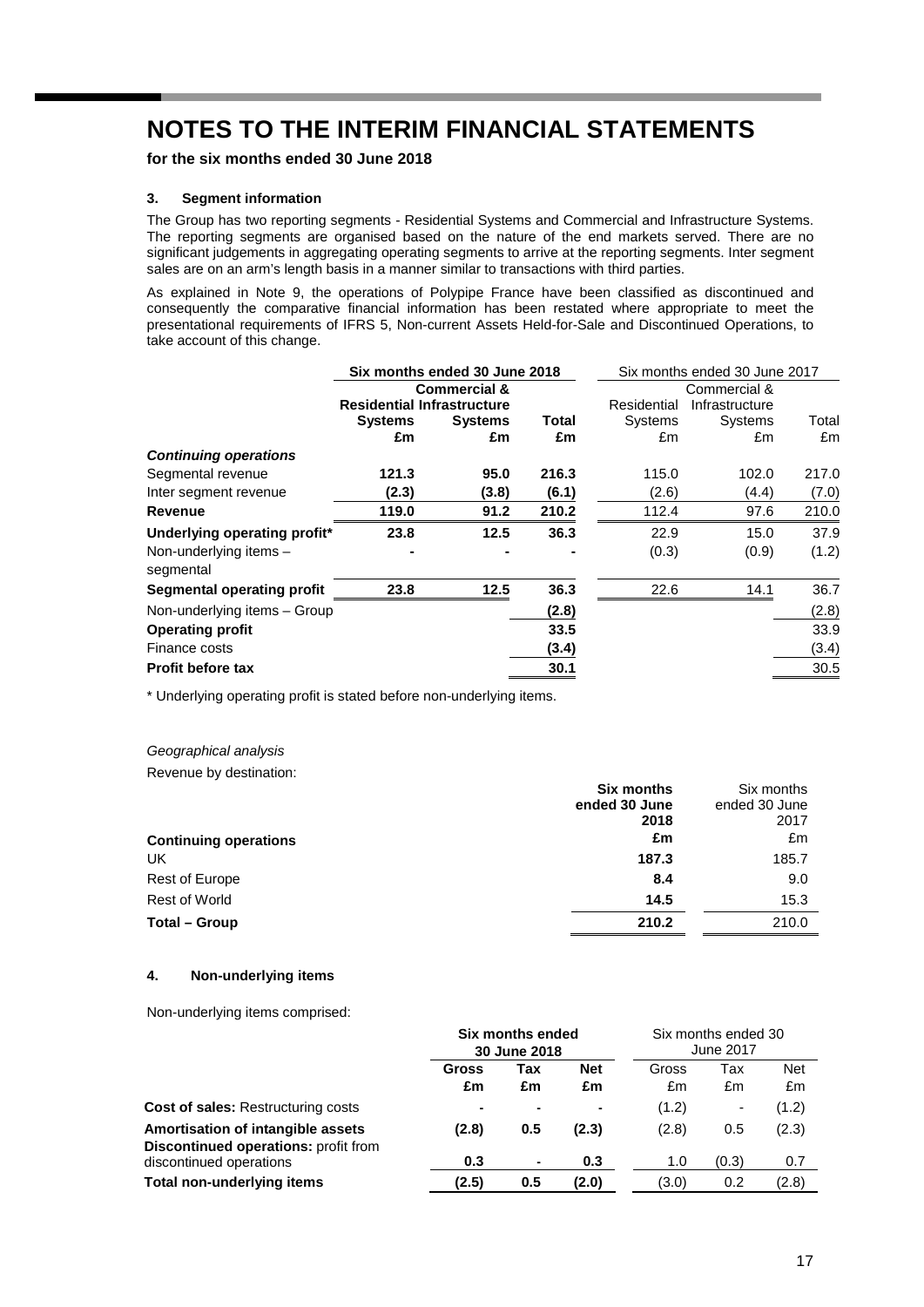**for the six months ended 30 June 2018**

Gross restructuring costs of £1.2m were recognised in 2017 in respect of a change in our Commercial and Infrastructure Systems' manufacturing strategy in the Middle East (£0.9m) and the relocation of our Residential Systems' Domus Ventilation manufacturing facilities (£0.3m). The Middle East restructuring plan was drawn up and announced to the relevant employees in 2017. The Domus Ventilation restructuring plan was drawn up, announced and completed in 2017.

#### **5. Finance costs**

|                              | <b>Six months</b><br>ended 30 June<br>2018<br>£m | Six months<br>ended 30 June<br>2017<br>£m |
|------------------------------|--------------------------------------------------|-------------------------------------------|
| Interest on bank loan        | 2.8                                              | 2.8                                       |
| Debt issue cost amortisation | 0.2                                              | 0.2                                       |
| Other finance costs          | 0.4                                              | 0.4                                       |
| <b>Finance costs</b>         | 3.4                                              | 3.4                                       |

#### **6. Income tax**

Tax has been provided on the profit before tax excluding discontinued operations, at the estimated effective rate for the full year of 18.2% (full year 2017: 19.1%). Tax on underlying profit before tax was 18.2% (full year 2017: 18.0%).

## **7. Earnings per share**

Basic earnings per share amounts are calculated by dividing profit for the period attributable to the owners of the parent company by the weighted average number of ordinary shares outstanding during the period. The diluted earnings per share amounts are calculated by dividing profit for the period attributable to the owners of the parent company by the weighted average number of ordinary shares outstanding during the period plus the weighted average number of potential ordinary shares that would be issued on the conversion of all the dilutive share options into ordinary shares.

The calculation of basic and diluted earnings per share is based on the following:

|                                                                                             | <b>Six months</b><br>ended 30 June<br>2018 | Six months<br>ended 30 June<br>2017 |
|---------------------------------------------------------------------------------------------|--------------------------------------------|-------------------------------------|
| Weighted average number of ordinary shares for the purpose of<br>basic earnings per share   | 198,952,752                                | 198,287,022                         |
|                                                                                             |                                            |                                     |
| Effect of dilutive potential ordinary shares                                                | 2,060,872                                  | 2,196,051                           |
| Weighted average number of ordinary shares for the purpose of<br>diluted earnings per share | 201,013,624                                | 200,483,073                         |

Underlying earnings per share is based on the result for the period after tax excluding the impact of nonunderlying items of £2.0m (2017: £2.8m). The Directors consider that this measure provides a better and more consistent indication of the Group's underlying financial performance and more meaningful comparison with prior and future periods to assess trends in our financial performance. The underlying earnings per share is calculated as follows:

|                                                                                           | <b>Six months</b><br>ended 30<br><b>June 2018</b> | Six months<br>ended 30<br>June 2017 |
|-------------------------------------------------------------------------------------------|---------------------------------------------------|-------------------------------------|
| Underlying profit for the period attributable to the owners of the parent<br>company (£m) | 26.9                                              | 27.9                                |
| Underlying basic earnings per share (pence)                                               | 13.5                                              | 14.1                                |
| Underlying diluted earnings per share (pence)                                             | 13.4                                              | 13.9                                |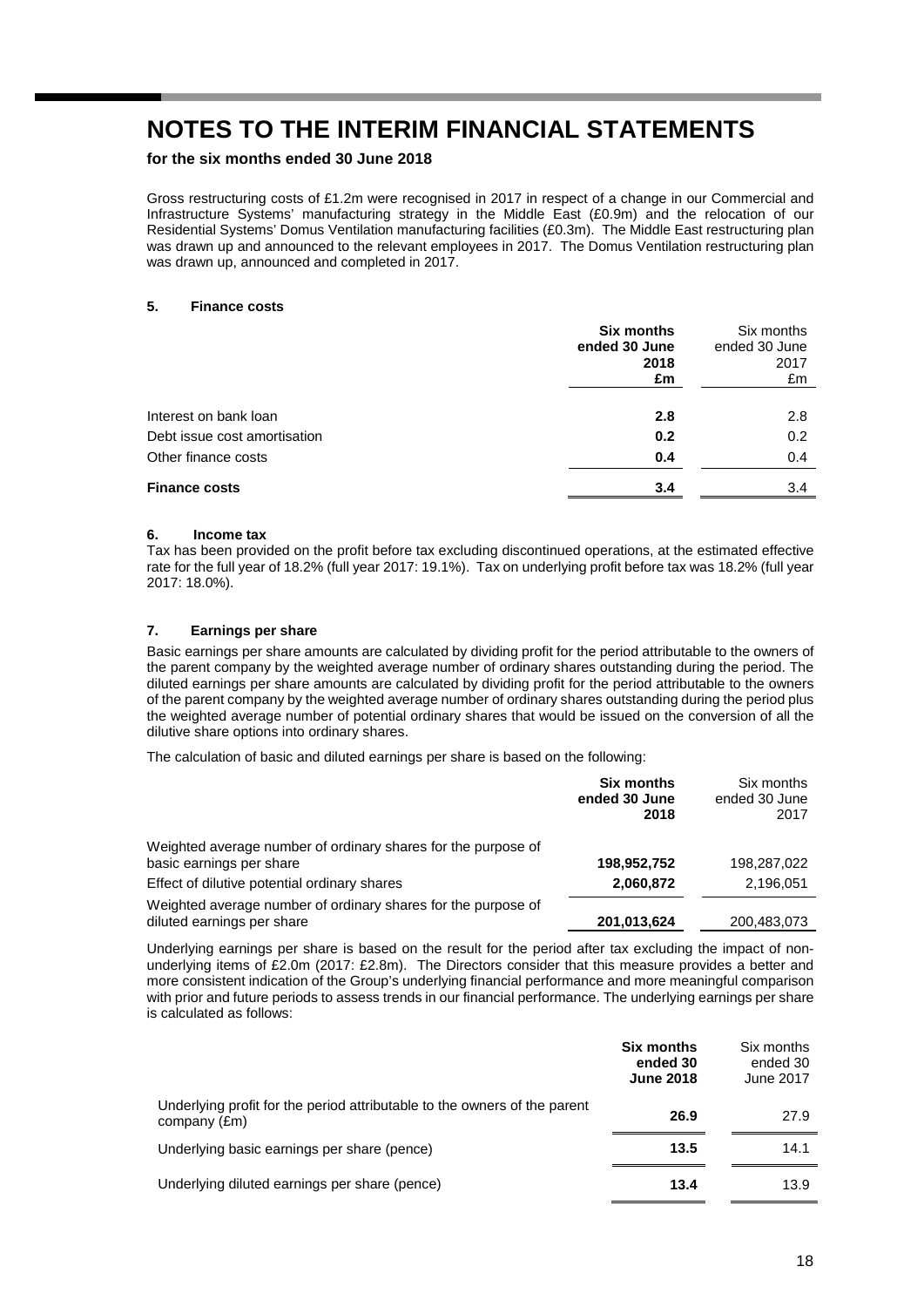**for the six months ended 30 June 2018**

# **8. Dividends**

The Directors have proposed an interim dividend for the current year of £7.4m which equates to 3.7 pence per share.

## **9. Discontinued operations and assets classified as held-for-sale**

On 31 January 2018, the Group announced that it had entered into exclusive negotiations to sell Polypipe France Holding SAS, its French operations, to Ryb S.A., a France-based manufacturer and distributor of plastics in Europe. After successful completion of the required employee consultation process the sale was completed on 29 March 2018. The cash consideration paid by Ryb S.A. was €16.5m on a cash-free, debtfree and normalised working capital basis. At 31 December 2017 the net assets of the French operations were classified as held-for-sale in the consolidated balance sheet. In accordance with IFRS 5, Non-current Assets Held-for-Sale and Discontinued Operations, an impairment loss of £12.5m to remeasure the carrying amount of the assets to fair value less costs to sell was recognised following the reclassification of the net assets of Polypipe France Holding SAS as held-for-sale. An analysis of the assets classified as held-for-sale and liabilities associated with the assets held-for-sale at 31 December 2017 was as follows:

|                                                  | <b>Book value</b><br>£m | <b>Impairment loss</b><br>£m | 31 December<br>2017<br>£m |
|--------------------------------------------------|-------------------------|------------------------------|---------------------------|
| Assets classified as held-for-sale               |                         |                              |                           |
| Intangible assets                                | 9.6                     | (9.6)                        |                           |
| Property, plant and equipment                    | 9.2                     | (2.9)                        | 6.3                       |
| Inventories                                      | 7.7                     |                              | 7.7                       |
| Trade and other receivables                      | 9.0                     |                              | 9.0                       |
| Deferred income tax assets                       | 0.3                     |                              | 0.3                       |
|                                                  | 35.8                    | (12.5)                       | 23.3                      |
| Liabilities associated with assets classified as |                         |                              |                           |
| held-for-sale                                    |                         |                              |                           |
| Trade and other payables                         | (9.5)                   |                              | (9.5)                     |
| Income tax payable                               | (0.2)                   |                              | (0.2)                     |
| Other liabilities                                | (1.2)                   |                              | (1.2)                     |
|                                                  | (10.9)                  |                              | (10.9)                    |
| Net assets held-for-sale                         | 24.9                    | (12.5)                       | 12.4                      |

A total loss on disposal of £12.5m was anticipated and previously recognised. The actual loss on disposal at 29 March 2018 was £12.5m, after recycling of foreign exchange differences to the income statement, with no change to the loss on disposal previously recognised. The actual loss on disposal was calculated as follows:

|                                                                           | £m     |
|---------------------------------------------------------------------------|--------|
| Intangible assets                                                         | 9.6    |
| Property, plant and equipment                                             | 9.0    |
| Inventories                                                               | 8.4    |
| Trade and other receivables                                               | 14.2   |
| Deferred income tax assets                                                | 0.2    |
| Trade and other payables                                                  | (14.0) |
| Other liabilities                                                         | (1.2)  |
| Net assets sold                                                           | 26.2   |
| Disposal proceeds:                                                        |        |
| Cash                                                                      | 14.0   |
| Directly attributable costs                                               | (0.6)  |
| Net proceeds                                                              | 13.4   |
| Loss on disposal before tax and recycling of foreign exchange differences | 12.8   |
| Recycling of foreign exchange differences to the income statement         | (0.3)  |
| Loss on disposal                                                          | 12.5   |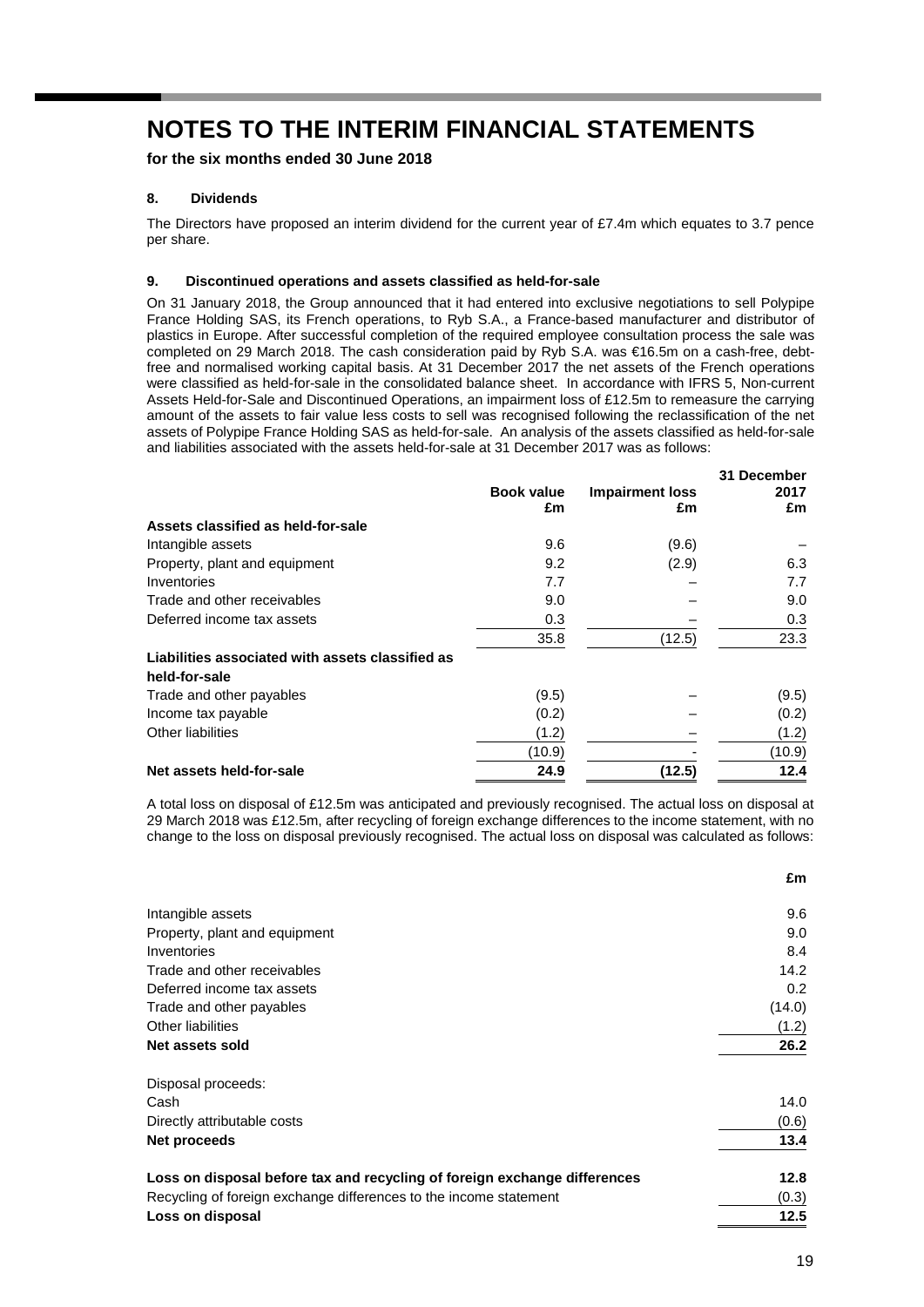**for the six months ended 30 June 2018**

The net cash inflow from the disposal reported in investing activities was as follows:

|                             | £m    |
|-----------------------------|-------|
| Disposal proceeds           | 13.2  |
| Directly attributable costs | (0.2) |
| Overdraft divested          | 0.8   |
| Net cash inflow             | 13.8  |
|                             |       |

The table below provides further detail of the discontinued operations:

|                                            | <b>Six months</b> | Six months    |
|--------------------------------------------|-------------------|---------------|
|                                            | ended 30 June     | ended 30 June |
|                                            | 2018              | 2017          |
|                                            | £m                | £m            |
| Revenue                                    | 16.7              | 32.0          |
| Expenses                                   | (16.4)            | (31.0)        |
| Profit before tax                          | 0.3               | 1.0           |
| Income tax                                 |                   | (0.3)         |
| <b>Profit from discontinued operations</b> | 0.3               | 0.7           |

The remaining assets classified as held-for-sale comprised:

|                               | 30 June 2018<br>£m | 30 June 2017<br>£m |
|-------------------------------|--------------------|--------------------|
| Property, plant and equipment | 0.7                |                    |

These assets classified as held-for-sale consist exclusively of freehold land currently not in use by the Group. It is expected that the disposal of this asset will be completed during 2018.

## **10. Analysis of net debt**

|                                   | 30 June<br>2018<br>£m | 30 June<br>2017<br>£m | 31 December<br>2017<br>£m |
|-----------------------------------|-----------------------|-----------------------|---------------------------|
| Cash and cash equivalents         | 38.5                  | 29.0                  | 35.7                      |
| Non-current loans and borrowings: |                       |                       |                           |
| - Bank Ioan                       | (185.0)               | (208.0)               | (185.0)                   |
| - Unamortised debt issue costs    | 0.7                   | 1.0                   | 0.9                       |
|                                   | (184.3)               | (207.0)               | (184.1)                   |
| Net debt                          | (145.8)               | (178.0)               | (148.4)                   |
|                                   |                       |                       |                           |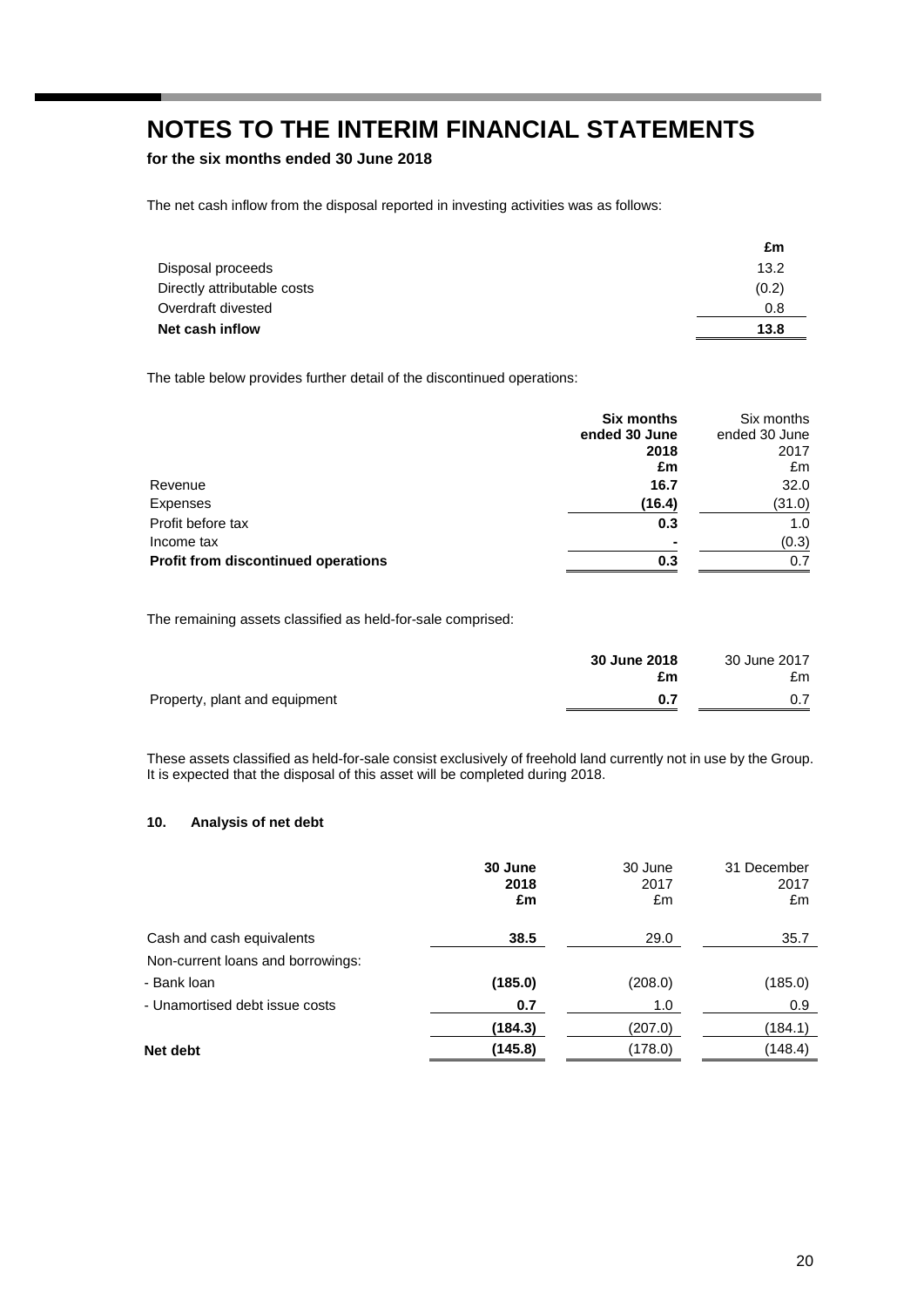**for the six months ended 30 June 2018**

#### **11. Other financial assets and liabilities**

#### *Fair values of financial assets and financial liabilities*

The book value of trade and other receivables, trade and other payables, cash balances, bank loan and other liabilities equates to fair value.

|                                                               | <b>Carrying value</b> | <b>Fair value</b> |
|---------------------------------------------------------------|-----------------------|-------------------|
|                                                               | £m                    | £m                |
| Forward foreign currency derivatives                          | (0.1)                 | (0.1)             |
| Interest rate swaps                                           | (1.6)                 | (1.6)             |
| Interest bearing loans and borrowings due after more than one |                       |                   |
| year                                                          | (184.3)               | (184.3)           |
| Total at 30 June 2018                                         | (186.0)               | (186.0)           |
|                                                               |                       |                   |
|                                                               | Carrying value        | Fair value        |
|                                                               | £m                    | £m                |
| Interest rate swaps                                           | (3.3)                 | (3.3)             |
| Interest bearing loans and borrowings due after more than one |                       |                   |
| year                                                          | (207.0)               | (207.0)           |
| Total at 30 June 2017                                         | (210.3)               | (210.3)           |
|                                                               |                       |                   |
|                                                               | Carrying value        | Fair value        |
|                                                               | £m                    | £m                |
| Interest rate swaps                                           | (2.5)                 | (2.5)             |
| Interest bearing loans and borrowings due after more than one |                       |                   |
| year                                                          | (184.1)               | (184.1)           |
| Total at 31 December 2017                                     | (186.6)               | (186.6)           |

The interest rate on the Group's £290.0m revolving credit facility is variable, being payable at LIBOR plus a margin. To reduce the Group's exposure to future increases in interest rates the Group has entered into interest rate swaps for the following notional amounts, with interest payable at a fixed rate return dependant on the swap of either 2.21% or 1.735% (2017: 2.21% or 1.735%) (excluding margin):

| Year ending 31 December | Notional amount -<br>rate of 2.21% | <b>Notional amount -</b><br>rate of 1.735% |
|-------------------------|------------------------------------|--------------------------------------------|
|                         | £m                                 | £m                                         |
| 2018                    | 66.6                               | 25.1                                       |
| 2019                    |                                    | 82.0                                       |
| To August 2020          |                                    | 72.2                                       |

The fair value of the interest rate swaps was determined by reference to market values.

Forward foreign currency derivatives fair value was determined using quoted exchange rates.

#### *Fair value hierarchy*

The Group uses the following hierarchy for determining and disclosing the fair value of financial instruments by valuation technique:

Level 1: quoted (unadjusted) prices in active markets for identical assets or liabilities;

Level 2: other techniques for which all inputs which have a significant effect on the recognised fair value are observable, either directly or indirectly; and

Level 3: techniques which use inputs which have a significant effect on the recognised fair value that are not based on observable market data.

The fair values disclosed above all relate to items categorised as Level 2.

There have been no transfers in any direction between Levels 1, 2 or 3 in the period.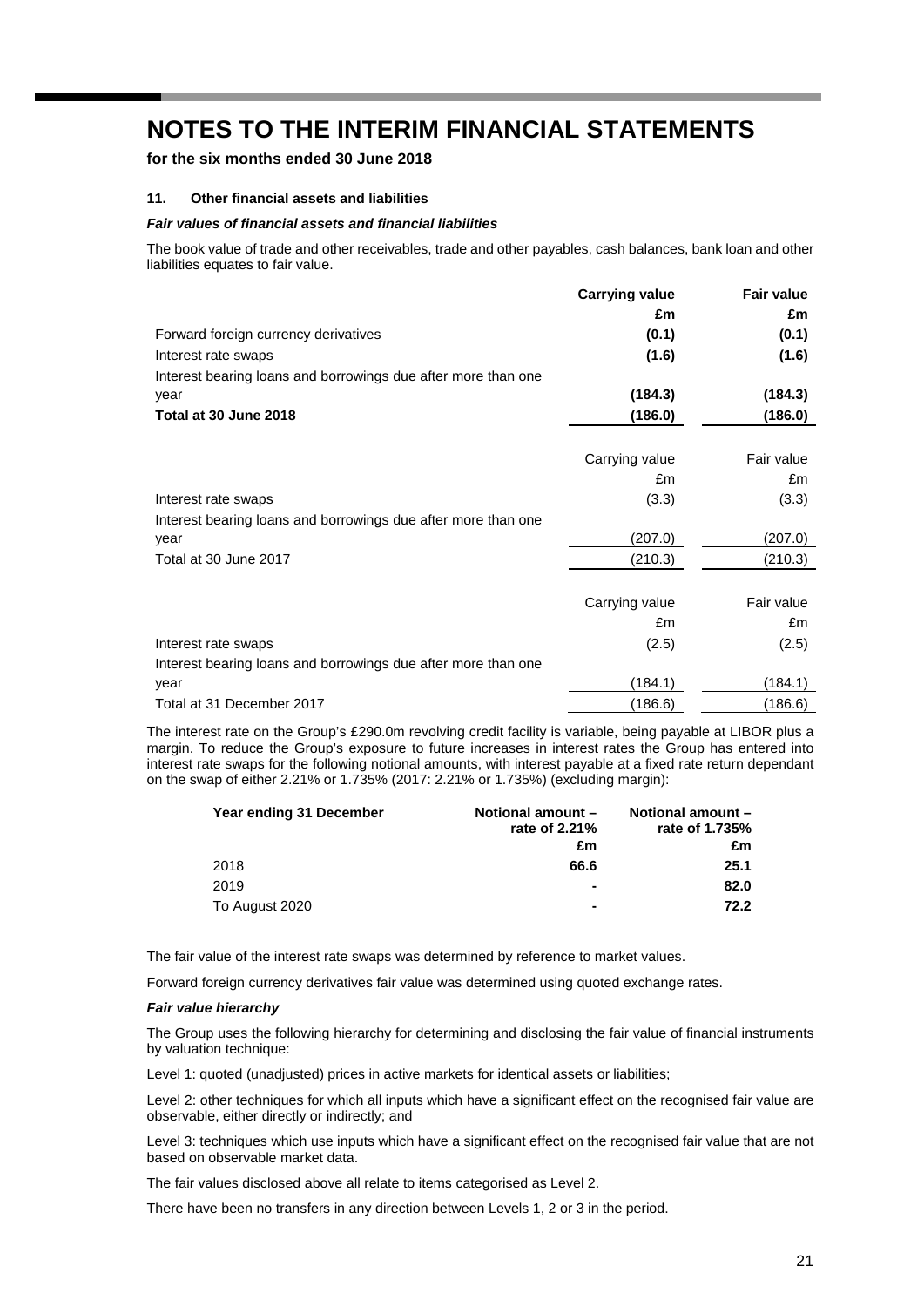**for the six months ended 30 June 2018**

# **12. Consolidated cash flow statement**

The analysis of cash generated from operations split by continuing and discontinued operations is:

|                                                                                        | <b>Six months</b><br>ended 30 June<br>2018 | Six months<br>ended 30 June<br>2017 | Year ended 31<br>December<br>2017 |
|----------------------------------------------------------------------------------------|--------------------------------------------|-------------------------------------|-----------------------------------|
|                                                                                        | £m                                         | £m                                  | £m                                |
| <b>Continuing operations</b>                                                           |                                            |                                     |                                   |
| <b>Profit before tax</b>                                                               | 30.1                                       | 30.5                                | 55.6                              |
| Finance costs                                                                          | 3.4                                        | 3.4                                 | 6.9                               |
| <b>Operating profit</b>                                                                | 33.5                                       | 33.9                                | 62.5                              |
| Non-cash items:                                                                        |                                            |                                     |                                   |
| Profit on disposal of property, plant and equipment                                    | (0.2)                                      | (0.1)                               | (0.1)                             |
| Non-underlying items:                                                                  |                                            |                                     |                                   |
| - amortisation of intangible assets                                                    | 2.8                                        | 2.8                                 | 5.5                               |
| - provision for restructuring costs                                                    |                                            | 1.2                                 | 4.3                               |
| - provision for aborted acquisition costs                                              |                                            |                                     | 0.3                               |
| Depreciation                                                                           | 7.6                                        | 7.5                                 | 14.9                              |
| Share-based payments                                                                   | 0.5                                        | 0.6                                 | 0.8                               |
| Cash items:                                                                            |                                            |                                     |                                   |
| - settlement of restructuring costs                                                    | (1.3)                                      | (0.3)                               | (0.4)                             |
| - settlement of aborted acquisition costs                                              | (0.2)                                      |                                     | (0.1)                             |
| Operating cash flows before movement in working                                        |                                            |                                     |                                   |
| capital                                                                                | 42.7                                       | 45.6                                | 87.7                              |
| Movement in working capital:                                                           |                                            |                                     |                                   |
| Receivables                                                                            | (9.7)                                      | (12.6)                              | (2.5)                             |
| Payables                                                                               | (10.5)                                     | (7.7)                               | 0.7                               |
| Inventories                                                                            | 0.8                                        | (5.4)                               | (8.0)                             |
| Inter-group balances                                                                   | 0.5                                        |                                     |                                   |
| <b>Cash generated from operations</b>                                                  | 23.8                                       | 19.9                                | 77.9                              |
| Income tax paid                                                                        | (4.6)                                      | (6.4)                               | (12.6)                            |
| Net cash flows from operating activities                                               | 19.2                                       | 13.5                                | 65.3                              |
|                                                                                        |                                            |                                     |                                   |
| <b>Investing activities</b><br>Proceeds from disposal of property, plant and equipment | 0.2                                        | 0.2                                 | 0.2                               |
| Purchase of property, plant and equipment                                              | (10.8)                                     | (10.7)                              | (22.2)                            |
| Disposal of subsidiary undertaking net of overdraft                                    | 13.8                                       |                                     |                                   |
| divested                                                                               |                                            |                                     |                                   |
| Net cash flows from investing activities                                               | 3.2                                        | (10.5)                              | (22.0)                            |
| <b>Financing activities</b>                                                            |                                            |                                     |                                   |
| Drawdown of bank loan                                                                  |                                            | 16.0                                |                                   |
| Repayment of bank loan                                                                 |                                            |                                     | (7.0)                             |
| Interest paid                                                                          | (3.2)                                      | (3.2)                               | (6.6)                             |
| Dividends paid                                                                         | (14.9)                                     | (13.9)                              | (21.0)                            |
| Dividends received from discontinued operations                                        | 2.4                                        |                                     |                                   |
| Purchase of own shares                                                                 |                                            |                                     | (3.2)                             |
| Proceeds from exercise of share options                                                | 0.3                                        |                                     | 2.5                               |
| Net cash flows from financing activities                                               | (15.4)                                     | (1.1)                               | (35.3)                            |
|                                                                                        |                                            |                                     |                                   |
| Net change in cash and cash equivalents                                                | 7.0                                        | 1.9                                 | 8.0                               |
| Cash and cash equivalents - opening balance                                            | 32.3                                       | 24.5                                | 24.5                              |
| Net foreign exchange difference                                                        |                                            | (0.1)                               | (0.2)                             |
| Cash and cash equivalents - closing balance                                            | 39.3                                       | 26.3                                | 32.3                              |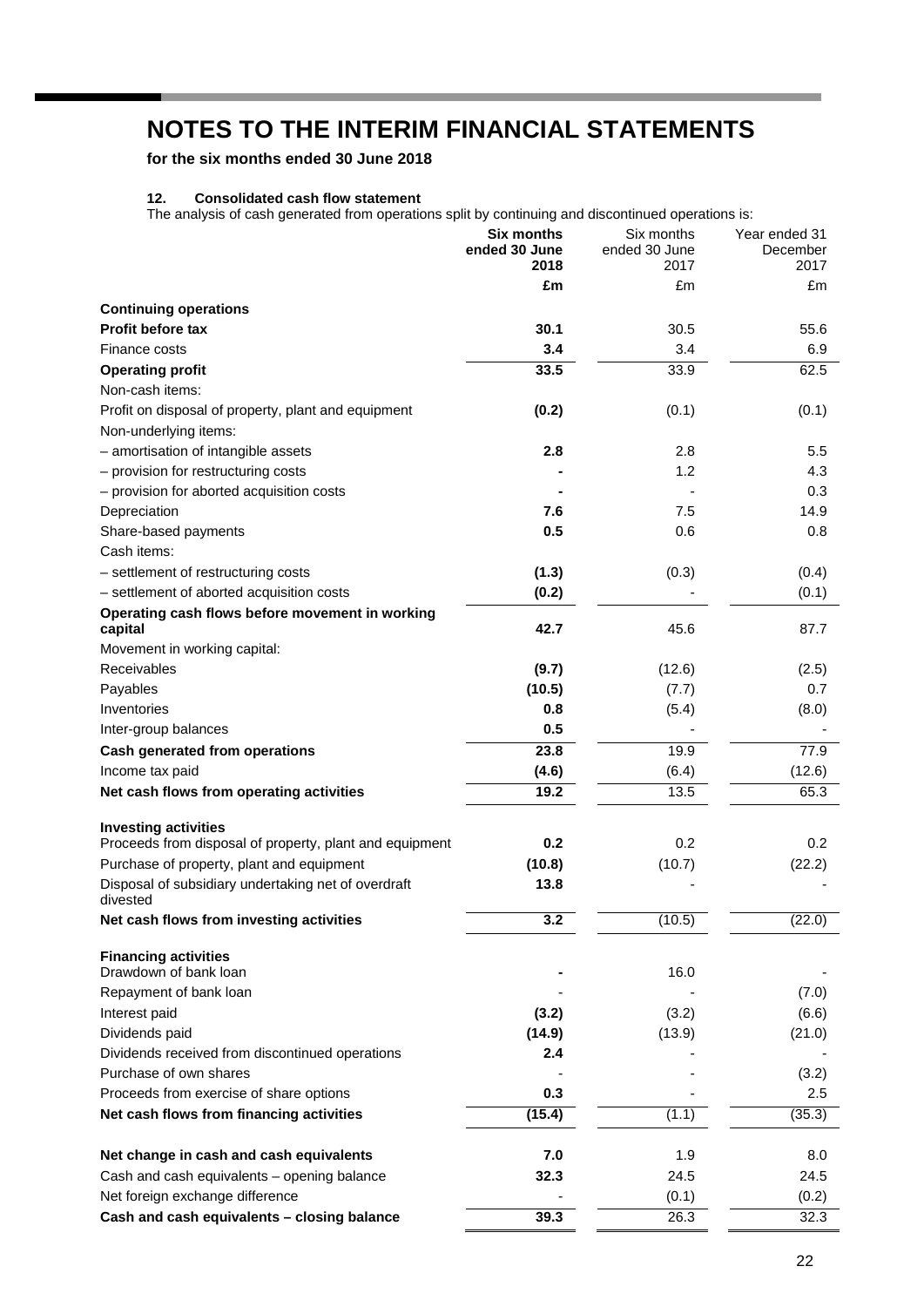**for the six months ended 30 June 2018**

|                                                                                           | Six months<br>ended 30 June<br>2018 | Six months<br>ended 30 June<br>2017 | Year ended 31<br>December<br>2017 |
|-------------------------------------------------------------------------------------------|-------------------------------------|-------------------------------------|-----------------------------------|
|                                                                                           | £m                                  | £m                                  | £m                                |
| <b>Discontinued operations</b>                                                            |                                     |                                     |                                   |
| Profit before tax from discontinued<br>operations                                         | 0.3                                 | 1.0                                 | 1.4                               |
| Loss recognised on remeasuremet to fair value<br>less costs to sell                       |                                     |                                     | (12.5)                            |
| <b>Operating profit / (loss)</b>                                                          | 0.3                                 | 1.0                                 | (11.1)                            |
| Non-cash items:                                                                           |                                     |                                     |                                   |
| Non-underlying item: loss recognised on<br>remeasurement to fair value less costs to sell |                                     |                                     | 12.5                              |
| Depreciation                                                                              | 0.3                                 | 0.6                                 | 1.3                               |
| Operating cash flows before movement in<br>working capital                                | 0.6                                 | 1.6                                 | 2.7                               |
| Movement in working capital:                                                              |                                     |                                     |                                   |
| Receivables                                                                               | (5.2)                               | (6.3)                               | (0.7)                             |
| Payables                                                                                  | 4.3                                 | 6.5                                 | 1.4                               |
| Inventories                                                                               | (0.7)                               | (0.6)                               | (0.9)                             |
| Inter-group balances                                                                      | (0.5)                               |                                     |                                   |
| <b>Cash generated from operations</b>                                                     | (1.5)                               | 1.2                                 | 2.5                               |
| Income tax paid                                                                           | (0.2)                               |                                     |                                   |
| Net cash flows from operating activities                                                  | (1.7)                               | $\overline{1.2}$                    | $\overline{2.5}$                  |
| <b>Investing activities</b>                                                               |                                     |                                     |                                   |
| Purchase of property, plant and equipment                                                 | (0.1)                               | (0.6)                               | (1.2)                             |
| Net cash flows from investing activities                                                  | (0.1)                               | (0.6)                               | (1.2)                             |
| <b>Financing activities</b>                                                               |                                     |                                     |                                   |
| Dividends paid                                                                            | (2.4)                               |                                     |                                   |
| Net cash flows from financing activities                                                  | (2.4)                               |                                     |                                   |
| Net change in cash and cash equivalents                                                   | (4.2)                               | 0.6                                 | 1.3                               |
| Cash and cash equivalents - opening balance                                               | 3.4                                 | 2.0                                 | 2.0                               |
| Net foreign exchange difference                                                           |                                     | 0.1                                 | 0.1                               |
| Cash and cash equivalents - closing balance                                               | (0.8)                               | 2.7                                 | 3.4                               |